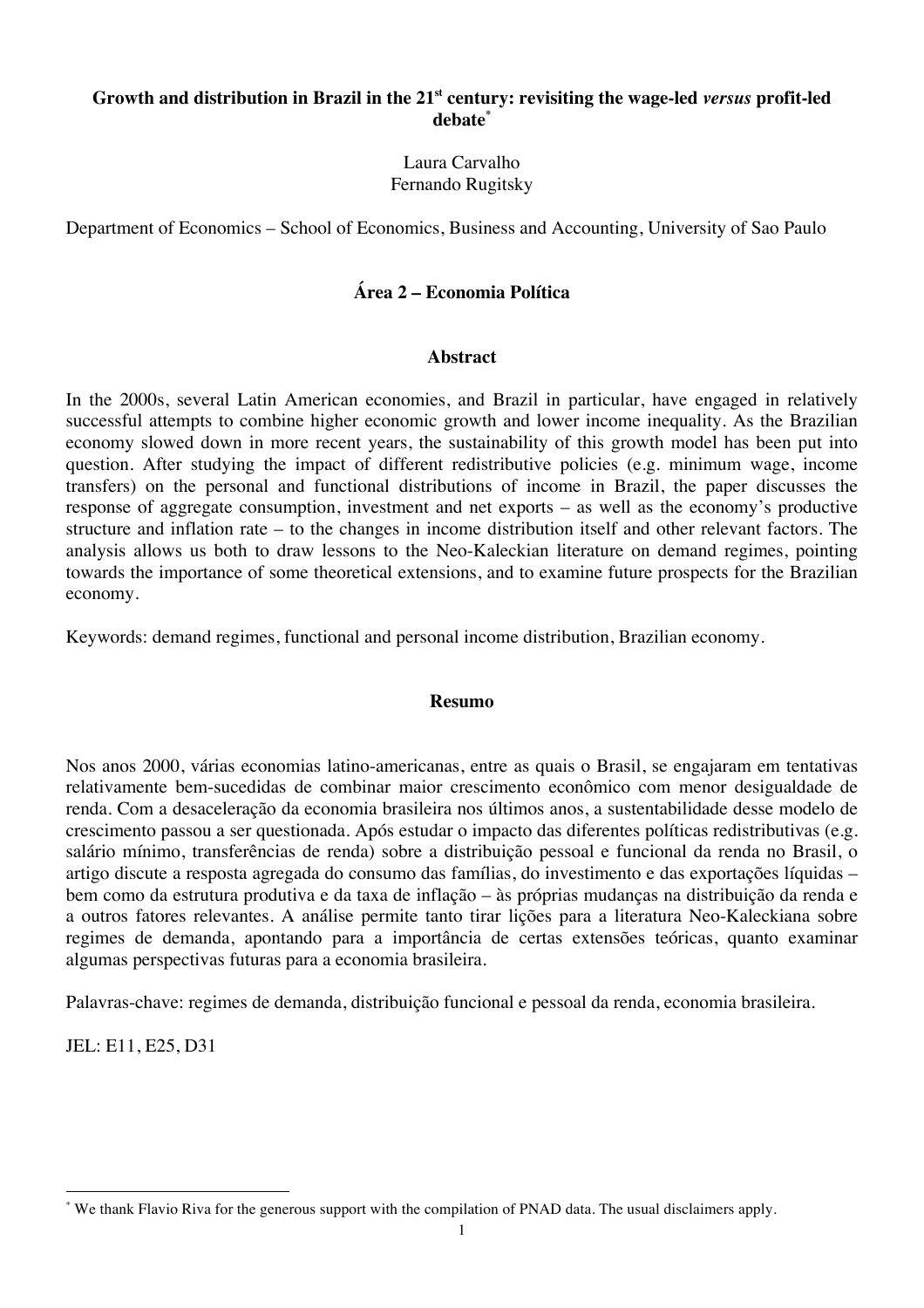# **1. Introduction**

A careful examination of the experience of Latin American economies since the early 2000s is long overdue, especially for economists interested on the relation between growth and distribution. After the protracted stagnation of the region that began with the sovereign debt crisis of the 1980s, only in the 2000s Latin America was able to sustain economic growth for a longer period. The average annual GDP growth rate of the region from 1981 to 2000 was 2.36 per cent in real terms, while the world average was 2.99 per cent. From 2001 to 2013, the world average dropped to 2.56 per cent, whereas Latin America attained 3.13 per cent. Brazil was no exception to this trend: its average annual GDP growth rate went from 2.10 in the 1980s and 1990s to 3.28 from 2001 to  $2013^2$ . But this was not merely a story of accelerating growth. In spite of remaining the region with the highest levels of income inequality in the world, Latin America went through a consistent process of inequality reduction, which started in the turn of the 1990s to the 2000s. And this happened at the same time that income inequality was growing everywhere else (Lustig et al., 2013; Palma, 2011).

Such a regionally homogeneous experience raises the suspicion that its determination might be found in some international process that affected Latin America as a whole. One of the main interpretations along these lines claims that the growth acceleration was a result of rapidly increasing world (especially Chinese) demand for the regions' exports. This rising demand had a clear impact on the prices of primary goods, as evidenced by the IMF's index of commodity prices, which after remaining virtually flat from the early 1990s to the early 2000s increases markedly from 2002 onwards<sup>3</sup>. It is relatively uncontroversial that it represented a positive shock to the region's economy.

Examining some of the main Latin-American economies, however, it is plausible to argue that the explanation for their performance since the 2000s should also be sought in the domestic policies implemented. It was also in the turn of the 1990s to the 2000s that candidates with a critical stance towards neoliberalism were elected in several of the region's countries and their accession to power meant a shift – sometimes gradual, sometimes abrupt – of the economic policies implemented. It represented a relatively successful (and definitely new) attempt to combine higher economic growth with a reduction in income inequality. For this purpose, in the particular case of Brazil, the strategy of the first and second Lula governments (2003-2010) has been based on two main pillars. The first was the expansion of the mass consumption market through the incorporation of previously excluded working families. The second was the increase in public and State-induced private investment in economic and social infrastructure.

In order to achieve these two main goals, the government has made use of: (i) fiscal policy, having funded social transfers, minimum wage increases and higher spending in social housing, infrastructure, health and education, and (ii) an active credit policy, both via the development bank (BNDES), which financed an increasing volume of private investment at subsidized interest rates, and the public commercial banks (Caixa Econômica Federal and Banco do Brasil), which mostly increased the supply of credit for housing and agriculture, but also provided consumer credit.4

These policies were effective in reducing poverty rates, income inequality, and unemployment and in raising the labor share of income. The recovery from the crisis that began in 2008 was relatively fast, as the government expanded its public investment and credit policies, while maintaining social programs. However, what is more controversial was the success of the model in promoting a sustainable path of economic growth, especially after growth itself has fallen significantly since Dilma Rousseff started her administration in 2011.

The objective of this paper is to examine the trajectory of the Brazilian economy since the early 2000s, emphasizing the interaction between economic growth and income distribution. Such

<sup>&</sup>lt;sup>2</sup> Data from the World DataBank (The World Bank), available at: http://databank.worldbank.org/data/home.aspx.

<sup>3</sup> Data available at: http://www.imf.org/external/np/res/commod/index.aspx.

<sup>4</sup> For a description of the economic policy mix in Brazil since the early 2000s, see Barbosa and Souza (2010), Serrano and Summa (2012b), and Modenesi et al (2015). Analysis focusing on the period following the crisis that began in 2008 can be found in Cagnin et al. (2013), Serrano and Summa (2015) and Paula et al (2015).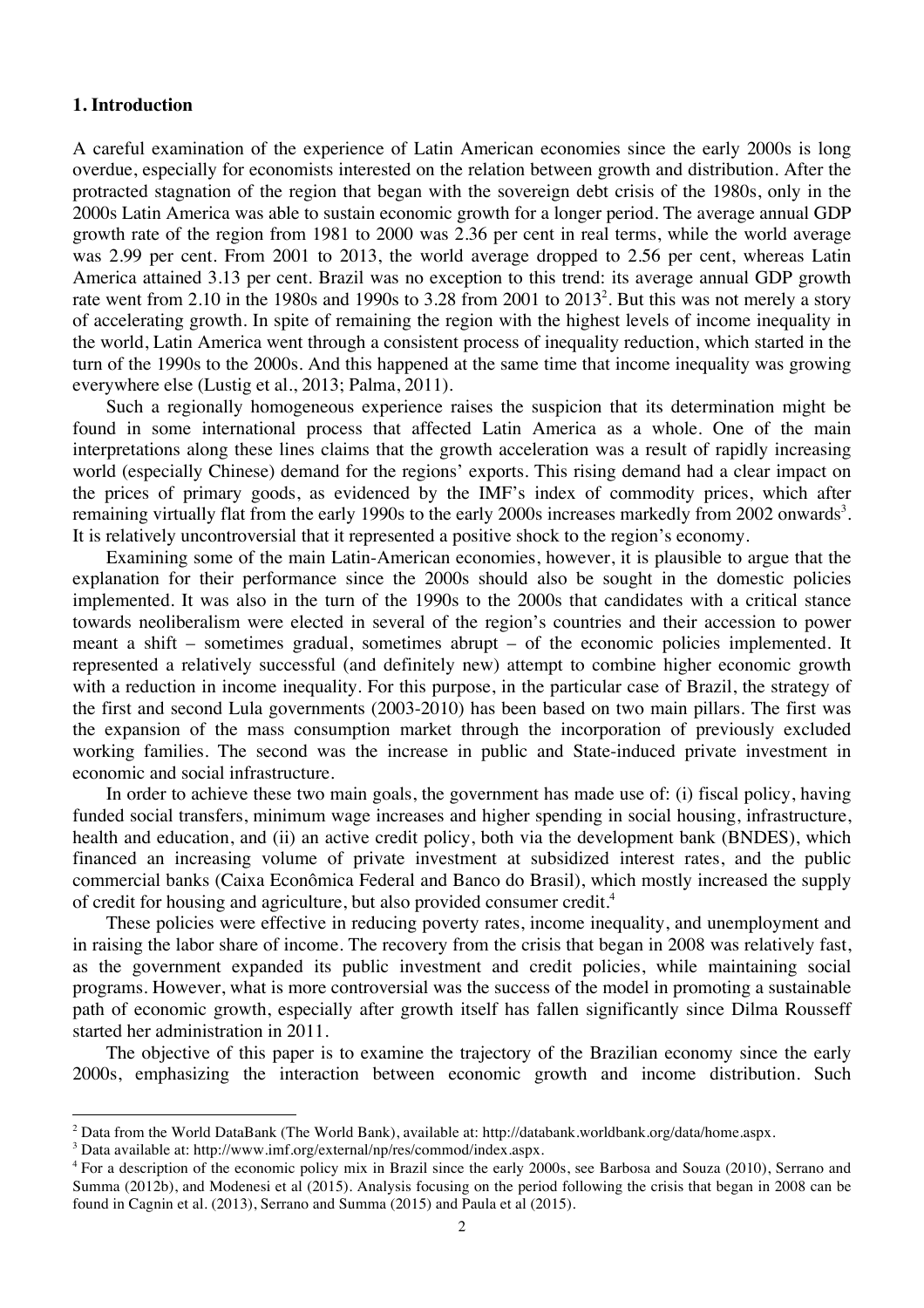examination will resort to the neo-Kaleckian growth and distribution model, a macroeconomic framework that seems especially suited to the task, since it places the question of distribution at its core, in contrast to most other frameworks. The goal will not be to build a model for the Brazilian case, however, but to use it as a standpoint from which the interaction of the variables will be analyzed. Further, the specificities of the case in hand will be used to raise questions on the assumptions and hypothesis of this literature, pointing out its limitations and suggesting routes for future research. By bringing together the neo-Kaleckian models and the recent trajectory of the Brazilian economy, we hope to contribute to the theoretical debate while examining the limits and possibilities of sustaining high economic growth and falling inequality in Brazil.

The paper will be organized in five sections. After this brief introduction, the second section will summarize the redistributive and macroeconomic policies adopted in Brazil since the early 2000s and the impact they had on income inequality. In the third section, we will discuss the trajectories of aggregate consumption, investment, and net exports and the shifts in the productive structure, in light of the neo-Kaleckian models. Then, in the fourth section, an attempt will be made to draw lessons to this literature from the Brazilian case, pointing toward the need for a more complex understanding of the concept of demand regimes. Finally, the fifth section will conclude the paper examining the future prospects of the Brazilian economy.

#### **2. Economic policies and income distribution**

There is no denying that economic dynamics have distributional consequences. But the recent literature on inequality has been making increasingly clear that reducing it to a product of "economic factors" is seriously misleading, since large variations on inequality across the world seem to be mainly a result of institutional heterogeneity. In the words of Gabriel Palma (2011: 123), "political-institutional factors and the nature of the political settlement in the real world are likely to have a far greater influence on the determination of income distribution than purely economic factors." While much has been made of Thomas Piketty's (2014: 13-15) critique of the so-called Kuznets curve, according to which inequality first rises then falls during a process of economic development, one of the conclusions of *Capital in the Twenty-First Century* is that the differences in inequality across countries can be, to a great degree, explained by differing tax and labor market policies.

With this mind, the present section will attempt to summarize the process of income redistribution that took place in Brazil in the last fifteen years by focusing on the policies implemented. It is clear that the growth process made an important contribution to the reduction of inequality, especially through increasing the bargaining power of workers. But economic growth was itself a result, at least partially, of redistributive policies. This interaction will be further discussed in the next two sections, while the present one will focus on the mentioned policies.

#### 2.1. Minimum wage

 

Since price stabilization was achieved following the Real Plan in the mid-1990s, the minimum wage in Brazil has increased almost monotonically in real terms, having now come close to its pre-dictatorship level<sup>5</sup>. Nonetheless, the average growth rate of the minimum wage, was much higher since the mid-2000s. This phenomenon was the result of a more active minimum wage policy in the Lula and Dilma governments, which eventually led to the creation of a strict policy rule, first established in 2011 and renewed in 2015, that guarantees that the nominal value of the minimum wage is adjusted every year to cover not only the yearly inflation rate, but also the GDP growth rate observed two years before. Further, the most striking feature of this process for those labor economists working in the neoclassical

 $<sup>5</sup>$  The military dictatorship that ruled Brazil from 1964 to 1985 implemented policies that substantially increased income</sup> inequality. One of them was a reduction in real terms of the minimum wage that would only start to be reversed in the mid-1990s.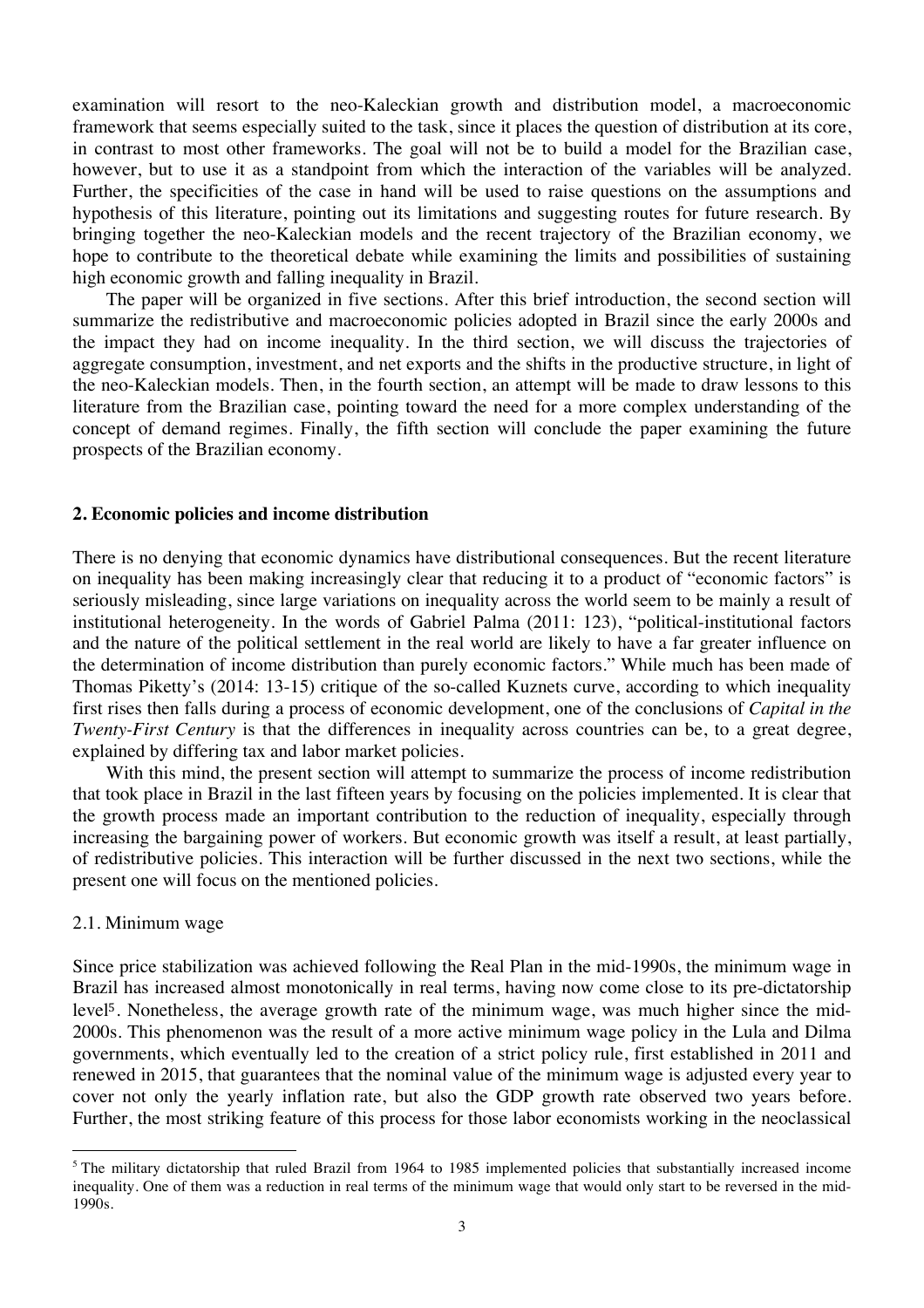tradition is that the fast rise in the minimum wage has been combined with a substantial increase in the rates of labor market formalization and a reduction in the unemployment rate.

The repercussions of the rise in the minimum wage for the evolution of both the personal and the functional distribution of income have been the subject of several empirical studies. Before summarizing these results, it is important to point out that besides acting as the legal floor for wages at the national level<sup>6</sup>, the minimum wage is also used in Brazil as an index for public servants' and rural workers' pensions, as well as for several social security programs, thus affecting – directly and indirectly – the income levels of a large portion of the population. Indeed, the average wage has also substantially increased during this period, even if at a slower rate than the minimum wage (Figure 1).

In this context, it is not surprising that the empirical evidence for Brazil has shown that increases in the minimum wage have not only shifted the wage distribution to the right, thus increasing the share of wages in total income, but have also changed the dispersion of wages, reducing wage inequality among the employed. In a recent study, which reproduces the decomposition techniques in DiNardo, Fortin and Lemieux (1996), Komatsu (2013) shows that the rise in the minimum wage has contributed for a substantial reduction in the wage dispersion at the bottom of the distribution, between 2004 and 2011<sup>7</sup>.

In order to distinguish the effect of the minimum wage policy on the functional distribution of income and on the size distribution of wages, it is useful to start from the following expression of the wage share of income ψ:

$$
\psi = \frac{WL}{PY} = \frac{W/P}{Y/L} \quad (1)
$$

where W is the average nominal wage, L is the level of employment, P is the general price level and Y is the aggregate output level. By assuming that the average nominal wage is given by a multiple  $\delta > 1$  of the nominal minimum wage  $W_{\text{min}}$ , expression (1) yields:

$$
\psi = \frac{(\delta W_{\text{min}})/P}{Y/L} \qquad (2)
$$

 

In growth rate form, expression (2) becomes:

$$
\widehat{\psi} = \widehat{\delta} + \widehat{W}_{\min} - \widehat{P} - (\widehat{Y} - \widehat{L}) \quad (3)
$$

By guaranteeing gains to the minimum wage that are commensurate with past growth and inflation, the current minimum wage rule has an effect of stabilizing the term  $(\widehat{W}_{min} - \widehat{P} - \widehat{Y})$  in expression (3). However, besides large fluctuations in GDP growth from one year to the other, two additional factors can add destabilizing features to the functional distribution of income. First, as already highlighted, the empirical studies have shown that higher minimum wages have also reduced wage disparity in the bottom and middle of the distribution, which results in a reduction in  $\delta$  – the ratio of average to minimum wages – over time, thus lowering  $\psi$ . The downward trend in  $\delta$  can be observed in Figure 1, which also shows that the ratio has stabilized since 2009, suggesting a higher stability in the personal distribution of wages in the most recent period.

Second, the period was also characterized by high employment growth  $\hat{L}$ , which can itself be partially attributed to the process of income redistribution and the consequent increase in the demand for labor-intensive services, as will be described in section 3.3. Hence, the increase in the share of service sectors in GDP has decreased the aggregate level of labor productivity  $(Y/L)$  in the economy, disconnecting output growth and employment growth and increasing ψ.

<sup>6</sup> Even if Brazilian legislation allows states to set a higher minimum wage than the one established by the federal government, all the data studied here will refer to the federal floor, rather than the national average.

<sup>7</sup> Empirical studies for earlier time periods with similar implications can be found in Ulyssea and Foguel (2006), Fajnzylber (2001), and Menezes-Filho and Rodrigues (2009).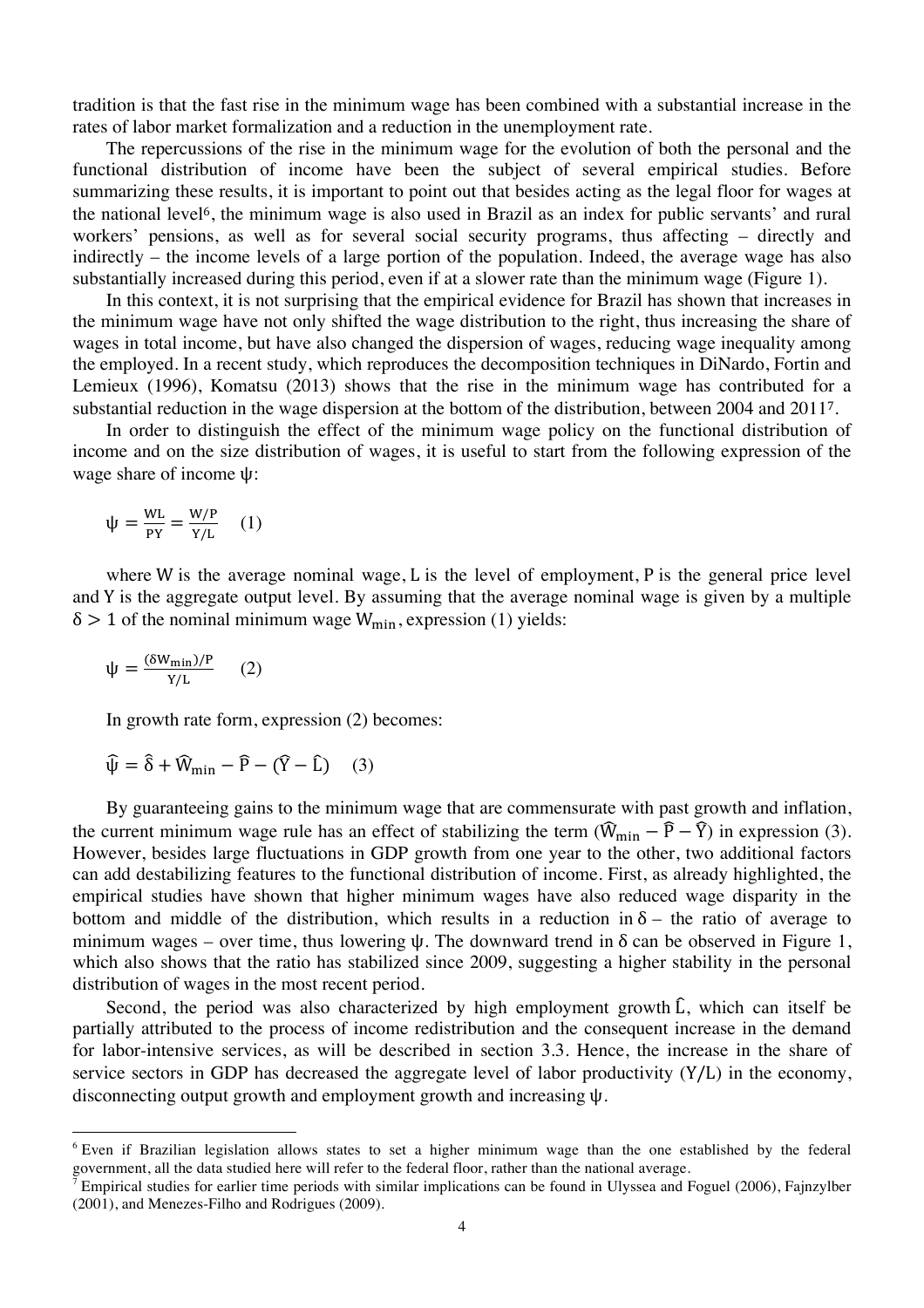



Source: IPEADATA (2015)

 

**Figure 2 – Evolution of wage share, wage ratios, and the Gini index for wages**



Even if these two factors have played opposite effects in (3), Figure 2 shows that the upward trend in the wage share has persisted in the most recent period, suggesting that higher employment growth had a more important role than the reduction in wage disparity since 2009. Figure 2 shows the evolution of the wage share, as well as three other measures of wage dispersion – the Gini index for labor income

<sup>&</sup>lt;sup>8</sup> The ratios between average wages of the bottom 10% and the top 10% or 50% of the distribution have been calculated based on data from PNAD variable "Monthly income from main job for people 10 years or older", excluding individuals with null income and those with income above R\$ 1 million ("no statement").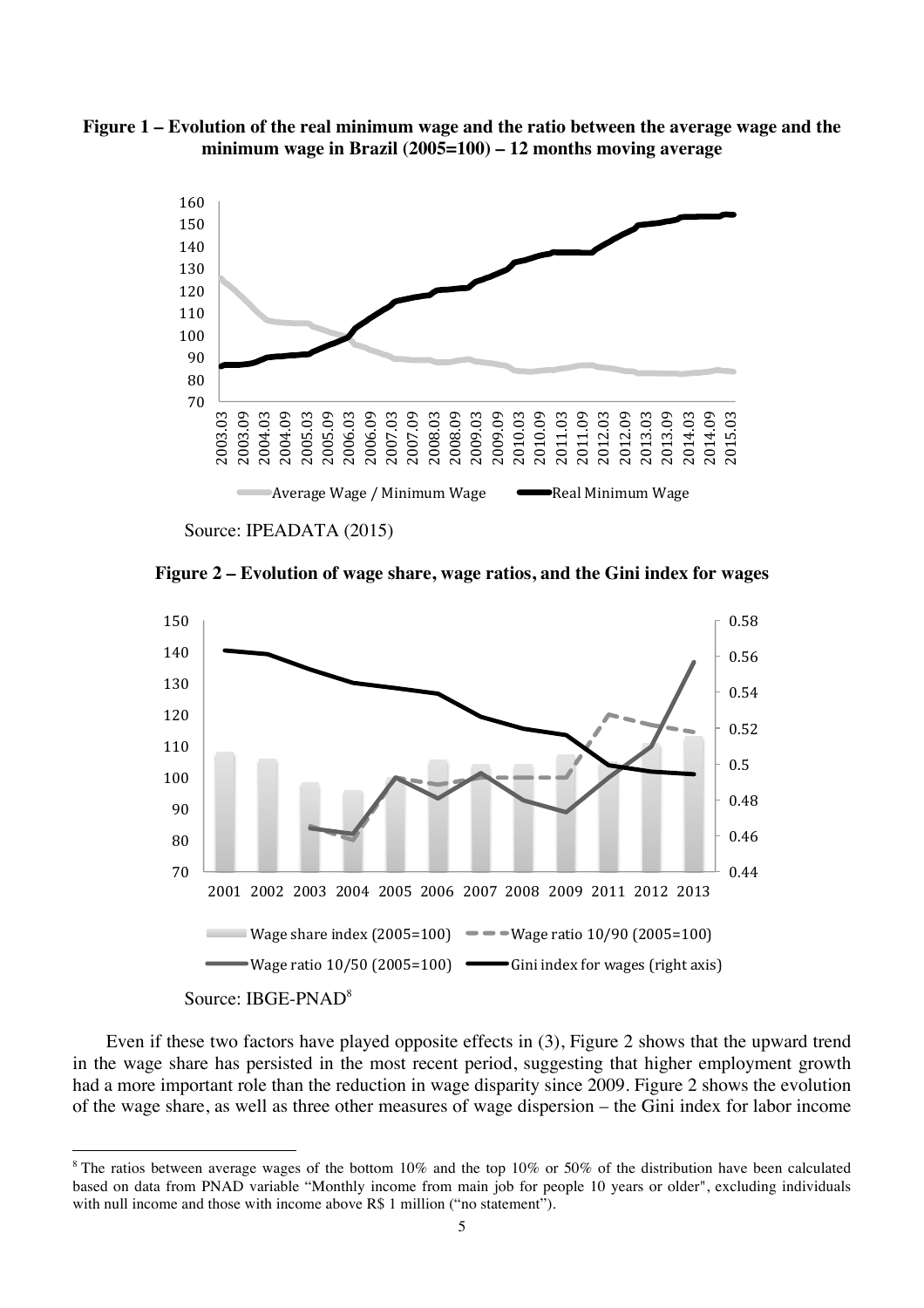and the ratios of the average salary at the bottom 10% to (i) the top 10% of the wage distribution, and (ii) to the median wage. What can be drawn from the joint observation of these indicators is that while the reduction in wage inequality in the bottom half of the distribution is still ongoing, the rise of lower wages relative to top salaries started to reverse since 2011, with the result being a tendency for the overall Gini index to stabilize. In other words, the faster growth of top salaries relative to lower wages may explain the stagnation of the minimum-to-mean wage ratio in recent years.

#### 2.2. The bottom and the top

 

Even if the minimum wage policy was the main instrument of income redistribution, some income transfer programs played an important role and should not be overlooked<sup>9</sup>. Prominent among them is a conditional cash-transfer program named *Bolsa Família<sup>10</sup>*. Lena Lavinas (2013: 25-26) provides a good summary of it:

> "Initially introduced in 2003, the *Bolsa* was formally established by law in January 2004, during Lula's first term. The programme aims to ensure a minimum monetary income to poor and indigent families (…). Rather than providing a single benefit, the programme has flexible parameters, adjusting the amount according to the composition of recipient families.  $(...)$  In order to receive the monthly stipend, families are required to make regular visits to health clinics—aimed especially at pregnant or breastfeeding women, and children under five—and to ensure children between the ages of 6 and 17 have a minimum 75 per cent school-attendance record."

It can be argued that *Bolsa Família* is the culmination of a series of efforts that go back to the Brazilian Constitution of 1988 of creating a national system of social protection. In the mid-1990s, some municipalities started adopting conditional cash-transfer programs, soon followed by the Federal Government.<sup>11</sup> *Bolsa Família* represented, thus, an immense effort of coordinating these initiatives and a successful attempt at expanding its reach to all Brazilian families considered poor (Soares and Sátyro,  $2009: 7-10$ <sup>12</sup>.

The coverage of the program increased from around 6.5 million families in 2004 to around 14 million in 2012, stabilizing at that level since then, reaching around one forth of the Brazilian population<sup>13</sup>. Its budget size increased in tandem, from 0.23 per cent of the GDP in 2004 to 0.47 per cent in 2012, but it remains small compared to other social transfers (Dos Santos, 2013: 223). Although the program has widespread support and is defended across the political spectrum, it still has some weaknesses in its design. First, the value of benefits and the income eligibility criteria are not formally

<sup>&</sup>lt;sup>9</sup> Available estimates (Barros et al., 2010, Calixtre, 2014) suggest that about half of the fall of the Gini index observed in Brazil since the early 2000s was caused by the changed distribution of labor income. It is clear that the minimum wage policy played an important role in that. But the contribution of the minimum wage to declining inequality was not restricted to that, since by indexing pensions and other transfers it also contributed to reducing the inequality of non-labor income (Lustig et al., 2013: 136)

 $10$  For a detailed description of the program, including varied assessments of its impacts, see Campelo and Neri (2013). See also Soares and Sátyro (2009). A critical analysis in English of the recent surge of conditional cash-transfer programs, which includes an examination of *Bolsa Família*, is provided by Lavinas (2013).

 $<sup>11</sup>$  Conceptually, there was a shift from a social protection approach to conditional cash-transfer programs in the 1990s. The</sup> previous, based on the idea of solidarity, sees the benefits of the system as a right. The latter sees the programs as instruments to stimulate the accumulation of human capital by the poor and tend to put great emphasis on the conditionalities. See Soares and Sátyro (2009) and Lavinas (2013).

 $12$  The actual lines of poverty and indigence (or extreme poverty) are periodically adjusted. Currently, households with a monthly per capita income below R\$ 77,00 (roughly, \$26 dollars) are considered indigent and those with income between R\$77,00 and R\$ 154,00 (roughly, \$52 dollars) are considered poor.

<sup>13</sup> Data from *Relatório de Informações Sociais*, *Ministério do Desenvolvimento Social e Combate à Fome* (Social Information Report, Ministry of Social Development and Fight Against Hunger), available at http://aplicacoes.mds.gov.br/sagi/RIv3/geral/relatorio.php#.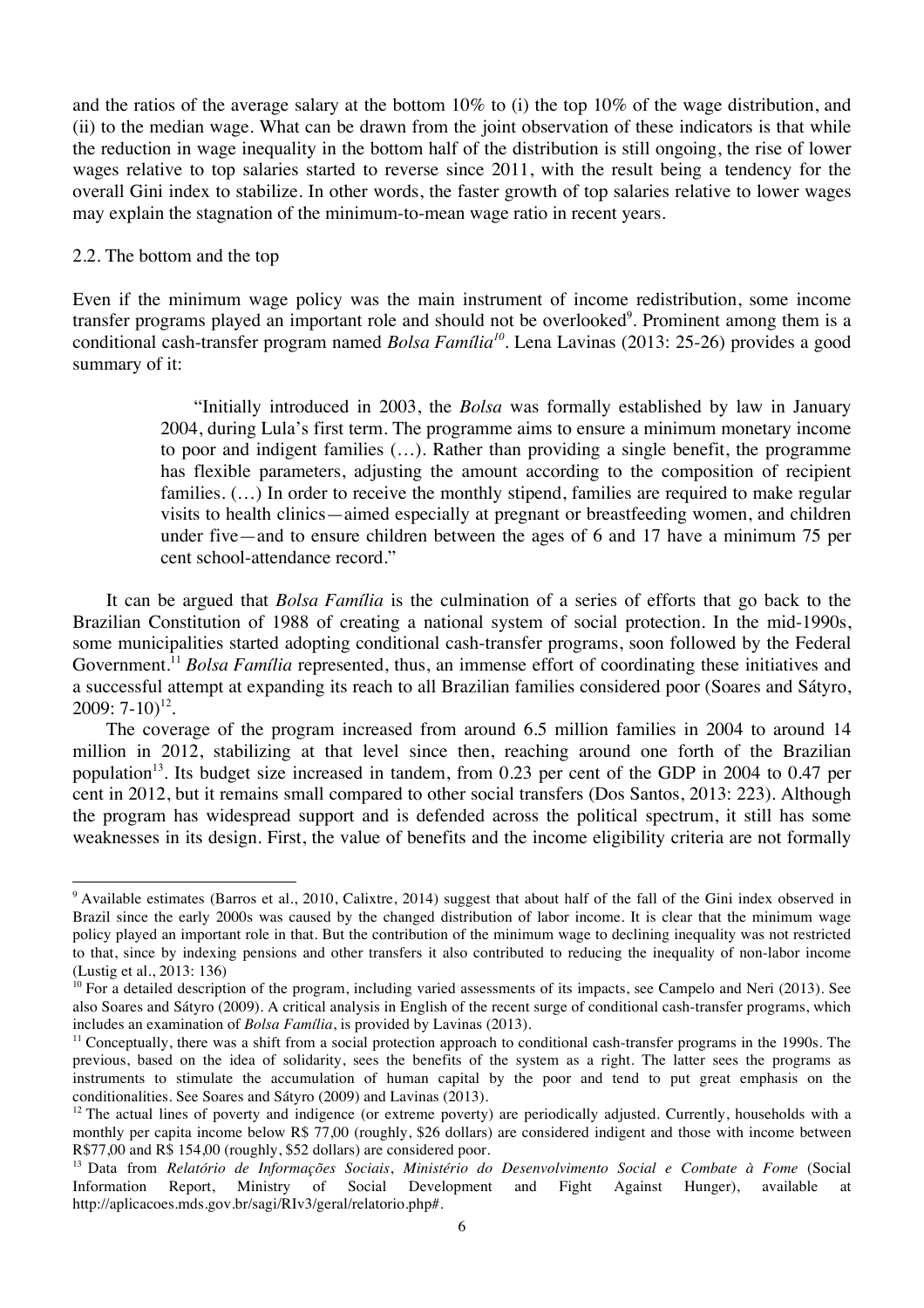indexed to any indicator of inflation. They have been adjusted periodically, but there is no guarantee that they will continue to be so. Second, its benefits are not considered a right and its transfers can be subject to budgetary restrictions, in contrast to unemployment benefits or pensions, for example (Soares and Sátyro, 2009: 11, 13).

Such a targeted income transfer program has, of course, a direct impact on the level of income inequality. Most recent analysis of the distribution of the benefits shows that 50 per cent of the total value of *Bolsa Família* benefits go to the poorest 15 per cent of the households, while 90 per cent of it go to the poorest 45 per cent (Hoffmann, 2013: 209). It is much more progressive, in this sense, then the other federal transfers or the pension system. It is, however, difficult, given data limitations, to measure its specific impact on some indicator of inequality, like the Gini index. Consequently, most available studies attempt to identify the combined impact of government transfers, using a varied array of techniques and suggesting that a significant share of this total impact should be attributed to *Bolsa Família*. This kind of estimate has been repeated periodically, with relatively consistent results. Government transfers seem to have been responsible for something between 17 and 40 per cent of the total reduction in the Gini index observed since 2003 (Barros et al., 2010; Hoffmann, 2013; Calixtre,  $2014$ ).<sup>14</sup>

Placing too much emphasis on the trajectory of an indicator like the Gini index and overlooking the dynamic of top incomes would mean, however, disregarding the important shift in the debate about income inequality stimulated by the publication of Piketty's (2014) book. It is possible, according to this burgeoning literature, that the trajectory of inequality is biased by a synthetic indicator like the Gini index, which gives a small weight to the share of income appropriated by the richest part of the population. Moreover, the main source of inequality studies, household survey data, tends to underestimate the income appropriated by the rich, biasing even further the analysis of inequality.

Particularly in the Brazilian case, there are many reasons to suspect that this sort of bias is present in most of the inequality studies. First, different sources, like Census data, indicates that a much larger share of income went to the top percentile (around 18 per cent, instead of the 12 per cent found in household surveys, according to Dedecca, 2014) and that this share had remained stable from 2000 to 2010. Second, the growing adoption of redistributive policies since 2003, like the minimum wage policy and the income transfer programs, were not accompanied by a significant transformation of the institutions that contribute decisively to the reproduction of inequality at its obscene level. The lack of reform of the tax system is a good illustration. Persistently high interest rates are another.

Very strong evidence that these suspicions were warranted came forth in the summer of 2014, when the first studies that had access to Brazilian tax data were published. Tax data is, of course, the main source of the top incomes literature that Piketty and his co-authors have been producing since the early 2000s and, despite its limitations, it is considered to be a more reliable source than household surveys. These studies on Brazil indicate that the share of income appropriated by the top percentile was even larger than the one calculated from Census data, oscillating around 25 per cent of total income, from 2006 to 2012 (Medeiros et al., 2015a). With the top percentile receiving one forth of total income throughout this period, there would need to be a very large redistribution of income within the remaining 99 per cent of the population for inequality to fall significantly. An attempt to combine tax data with household survey data in order to calculate synthetic indicators of inequality suggest precisely that inequality has not fallen in this period (Medeiros et al.,  $2015b$ )<sup>15</sup>.

These results are still too recent and any conclusions derived from them should be considered preliminary. The reasons for the stability of the share of income appropriated by the rich have not yet been analysed, but a few hypotheses can be formulated. Rising top incomes are mostly attributed, according to Piketty, to the fast accumulation of wealth allowed by high interest rates (higher than growth rates), to increasing salaries for top management and to the reversal of the progressive nature of

<sup>&</sup>lt;sup>14</sup> Their impact on poverty was much larger, but analyzing it is beyond the scope of the present paper.

<sup>&</sup>lt;sup>15</sup> A study published in 2007 argued that household survey data might underestimate the level of inequality, but probably did not distort its trajectory (Barros, Cury and Ulyssea, 2007). With hindsight, this conclusion appears to have been overly optimistic.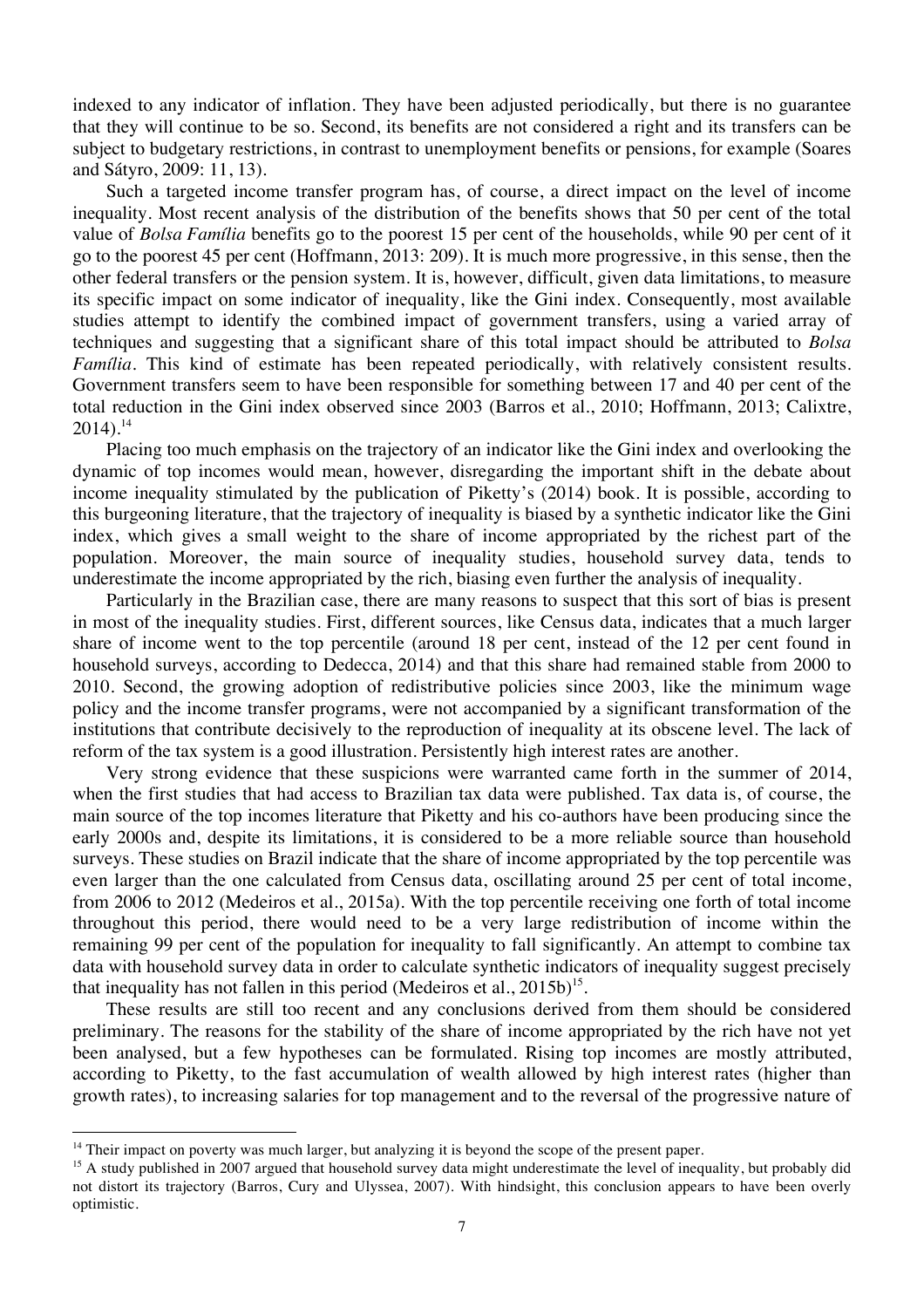the tax systems of some rich countries. While there are not many studies on top salaries in Brazil, there is abundant evidence that the Brazilian tax system is much less progressive than that of most countries (Silveira et al., 2013; Higgins and Pereira, 2014), and Brazilian real interest rates have long been considered a national idiosyncrasy, being much higher than everywhere else. Moreover, the share of income appropriated by the top percentile in Brazil's largest and richest city, São Paulo, has increased from around 13 per cent to just over 20 per cent, between 2000 and 2010, according to Census data (Prefeitura de São Paulo, 2014: 4). This might be explained by the very steep increase in real estate prices observed in the last decade, something that may have contributed to the stability of top incomes.

Be that as it may, it would probably be an overstatement to simply dismiss the earlier findings about falling inequality, given these recent results. The redistributive policies mentioned above and the consequences for the labor market of the higher economic growth observed in the second half of the 2000s certainly entailed a reduction of the dispersion of the wage distribution, reducing wage inequality. The trajectory of the functional distribution probably pointed in the same direction. And the effect of these changes for the labor market, for aggregate demand, and for the structure of the economy should not be disregarded. But the share of income going to those in the top of the distribution is so large that it overcasts these phenomena and it makes any attempt to reduce inequality without putting in question the structures that reproduce the power of the rich somewhat naïve.

### 2.3. Macroeconomic policies

 

As will become clearer in the next two sections, a brief discussion of the macroeconomic policy framework implemented in Brazil during the past decade is also crucial for the understanding of a few aspects concerning the patterns of growth and distribution undergone by the Brazilian economy since 2003.

While the two Lula administrations (2003-2010) have broadly kept the so-called macroeconomic tripod based on inflation targeting, floating exchange rates and a high target for the primary surplus, Dilma Rousseff took over in 2011 and nominated a more dovish president for the Brazilian Central Bank. Even if real interest rates had been gradually falling since about 2005, they were still very high for international standards before 2011, helping attract capital flows and leading to a worrisome appreciation of the exchange rate<sup>16</sup>. In fact, as described by Barbosa-Filho  $(2008)$ , the exchange rate was used as a nominal anchor for price stabilization since the implementation of the inflation-targeting regime in 1999, which can be explained based on the well-known obstruction of more standard monetary policy channels in the country (Barboza, 2015).

In the first year of Rousseff's government, however, the Central Bank opted for a sharp reduction in the policy interest rate, which itself contributed to a strong devaluation of the Brazilian Real<sup>17</sup>. Going further, the government reduced interest rate spreads in public commercial banks, which passed over to the rest of the financial system through competitive pressures. At the same time, monetary authorities imposed macroprudential measures aiming at slowing down more risky credit supply.

The policy shift was also clear in the fiscal stance. With the help of the commodity price boom and the high growth rates of the economy, the Lula government was able to increase public investment and other components of public spending while raising tax receipts and reducing sovereign (domestic and foreign) debt as a share of GDP. Rousseff, on the contrary, produced a 1% increase in the primary surplus in her first year, and stabilized the share of public investment in GDP throughout her entire administration. However, after growth decelerated, different attempts by the government to stimulate private investment led to a substantial deterioration of the fiscal stance and to an increase in gross public debt. Among these attempts is the cut in payroll taxes – first in a few industries and then

<sup>16</sup> See Carneiro and Rossi (2012) for a good description of the interest rate-exchange rate nexus in Brazil, which works both through traditional carry trade operations and arbitrage activities in the futures markets.

<sup>17</sup> The exchange rate to the dollar has devalued 45% in real terms between 2011 and 2014, a result not only of the decreasing interest rates, but also of some regulations imposed on the foreign-exchange market and of the reducing international liquidity following the aggravation of the crisis in Europe. See Cagnin et al. (2013).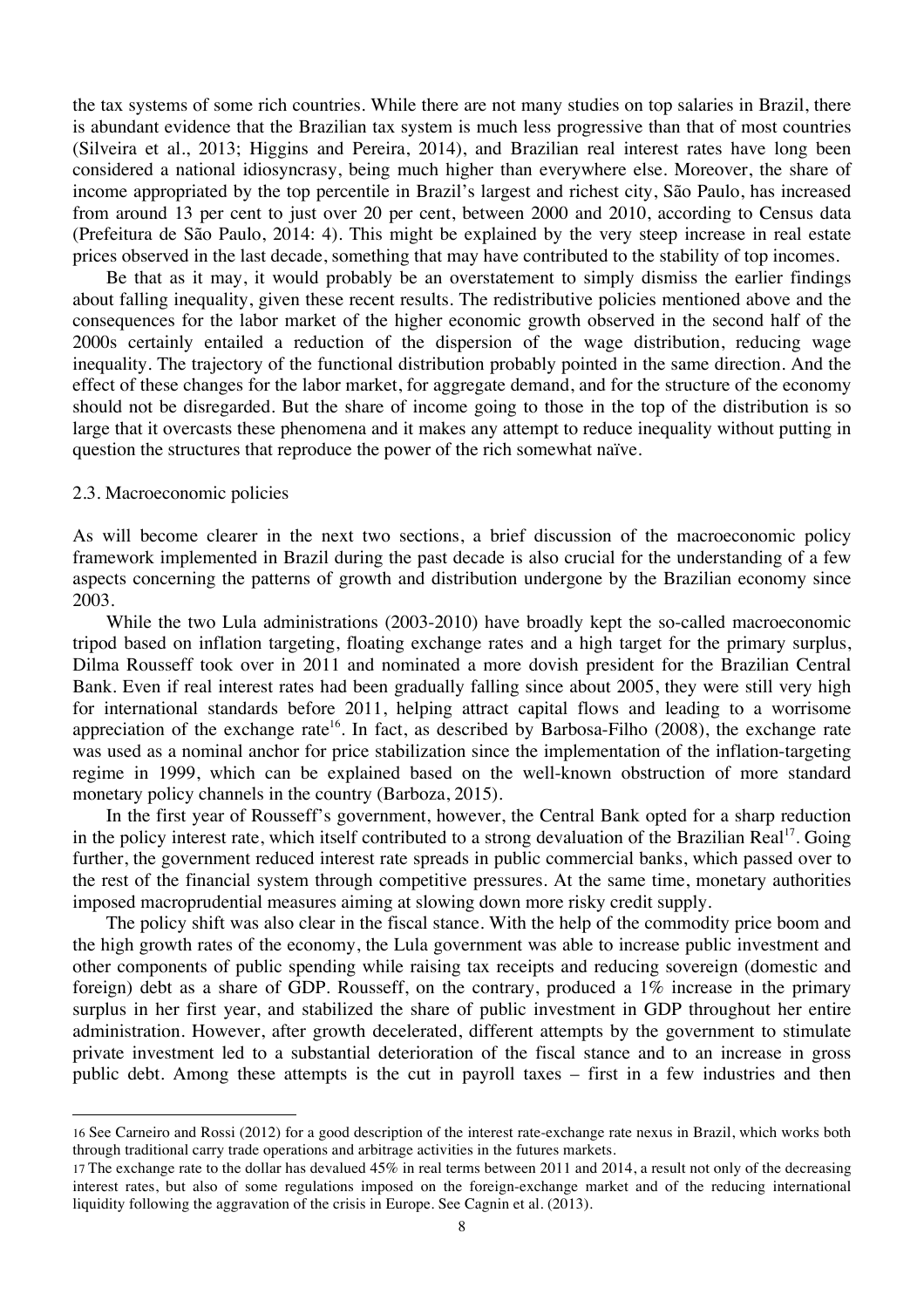extended to most of the economy –, the reduction in energy tariffs, and the transfer of high-yield Treasury bonds to the development bank for the provision of long-term financing at (lower) subsidized rates. Finally, while the substantial accumulation of international reserves throughout the entire period has helped monetary authorities in the absorption of shocks to the exchange rate<sup>18</sup>, this policy also had a fiscal cost, as these reserves yield a lower interest rate than the Brazilian treasuries issued to finance them.

## **3. Growth and distribution in Brazil**

In order to examine in more detail the effects of this process of redistribution on the Brazilian economy, we will analyse some of the main components of aggregate demand before turning, in the next section, to the discussion of their interactions and the concept of demand regimes.

3.1. Consumption, personal inequality, and household debt

In standard neo-Kaleckian growth models (Dutt, 1984; Taylor, 1985; Bhaduri and Marglin, 1990; Blecker, 2002), aggregate consumption is simply a function of current income and, given different saving propensities between workers and capitalists, of the functional distribution of income. Since workers have higher average propensity to consume than capitalists, an increase in the wage share increases consumption. Two main extensions have been proposed to this formulation, one relating to the personal income distribution and the other, to the role of consumption credit. Regarding the former, it has been suggested that shifts in it might also have an impact on consumption, even if the functional distribution of income is stable (Carvalho and Rezai, 2015; Palley, 2015). This result is explained by the fact that workers that earn relatively higher wages tend to have a propensity to consume lower than that of low-wage workers and, thus, reducing wage inequality can be shown to have a positive impact on the average propensity to consume<sup>19</sup>.

The attempt to integrate consumption credit in the standard model is mainly a reaction to the fact that, in most rich countries, consumption has grown in the last decades despite an increasing profit share. The usual explanation given for this is that workers compensated stagnating wages by financing part of their consumption with credit. In Aldo Barba and Massimo Pivetti's (2009) words, debt functions as a "substitute for wages." The implications of integrating consumption credit into the neo-Kaleckian models are still far from settled, but they mostly deal with the potential unsustainability of a growth trajectory based on increasing levels of household debt (Dutt, 2006; Setterfield, 2014; Ryoo and Kim, 2014).

How can the Brazilian experience of the last decade be analysed in light of these theoretical formulations? On the one hand, the fast growth of aggregate consumption observed in Brazil until 2010 could be partly attributed to declining wage inequality, following Carvalho and Rezai (2015). Even if the Gini index has remained stable between 2006 and 2012 when tax data is used to calculate it (as argued by Medeiros et al., 2015b), a compression of the wage dispersion appears to be indisputable, as mentioned above. And there is clear evidence that the average propensity to consume is lower for highwage earners<sup>20</sup>. Moreover, an increasing wage share may have also stimulated aggregate consumption, as predicted by the standard model.

Aggregate consumption growth, however, decelerated from 2011 onwards, falling faster than what could be explained by a deceleration of the fall of inequality. In order to understand what happened, one

 $18$  The Brazilian Central Bank has increasingly made use of exchange rate swaps to prevent strong devaluations of the Brazilian currency following the tapering of the FED quantitative easing policies and other shocks in international financial markets.

<sup>&</sup>lt;sup>19</sup> Similar results can be found in Barba and Pivetti (2009) and Palley (2014a).

 $20$  Data of the latest consumer expenditure survey in Brazil (Pesquisa de Orcamento Familiar, 2009) reveals that the propensity to consume over total income of the top income earners is 56%, relative to more than 100% at the lower income category and 84% in average.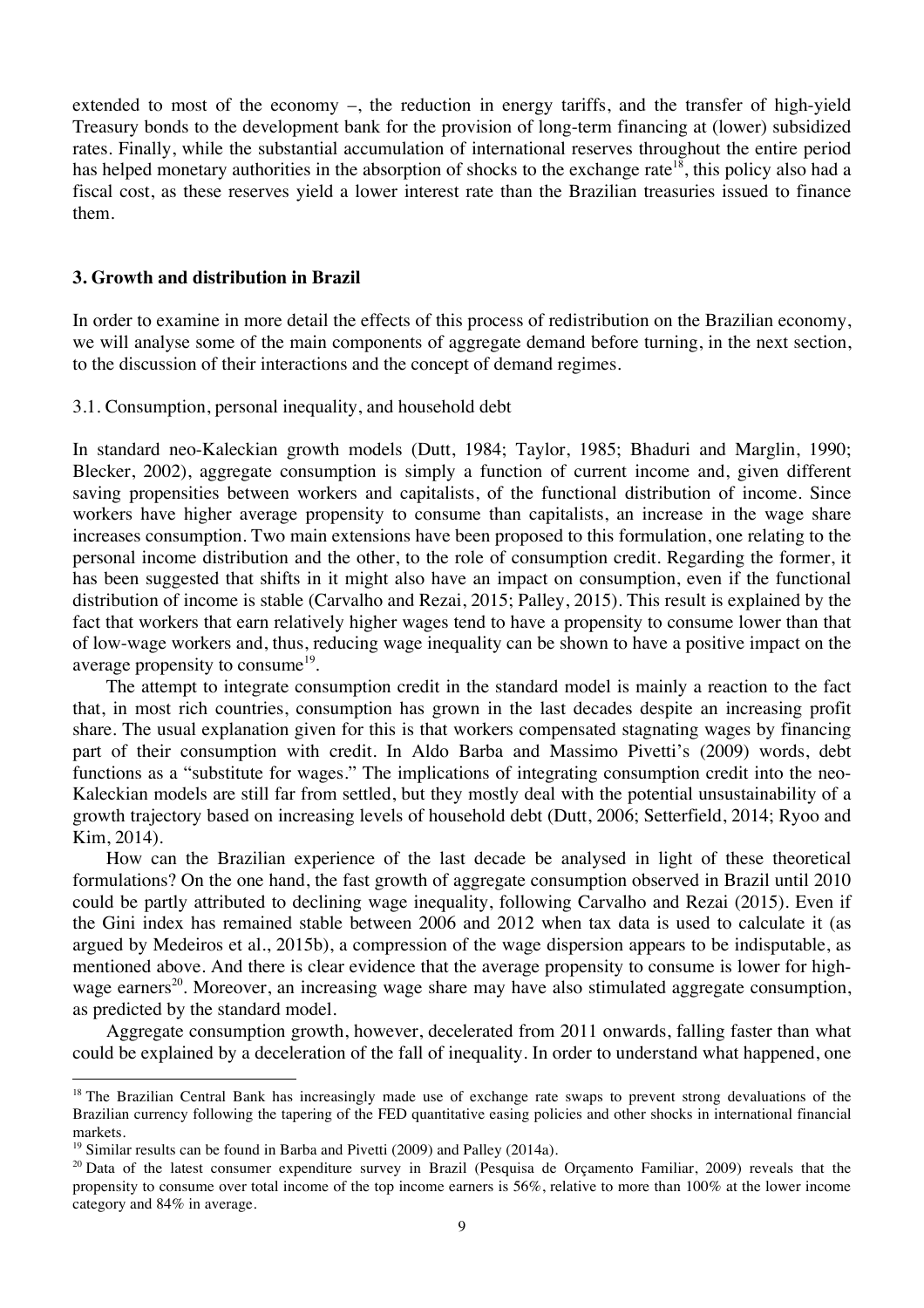needs to examine the trajectory of household credit. Household credit grew quickly between 2003 and 2009 and very mildly from 2010 on. The fast growth in the first period was, of course, not due to rising inequality, as in rich countries. But rather it was a product of growth in income in itself, which allowed the incorporation of a large number of relatively poorer families into the credit market, something that could be conventionally explained as a process of decreasing liquidity constraint. This was further stimulated by the gradual reduction of real interest rates, by an institutional measure that created, in 2004, what has been named *crédito consignado* (a loan with repayments automatically deduced from the borrowers' paycheck) and by the expansion of the lending by public commercial banks, especially since the 2008 crisis (Dos Santos, 2013: 194-195).

In its turn, the deceleration of the growth of the household credit as a share of GDP, in 2010, can be partly attributed to some macroprudential policies adopted by the Brazilian Central Bank (Serrano and Summa, 2015). It might also have been the case that the level of indebtedness reached a level that discouraged further borrowing by household and more extension of credits by banks. In the words of de Paula, Modenesi and Pires (2015: 423): "Banks most likely became more reluctant to offer new credit because of a fear of nonperforming loans, which increased from a low of 4.5 percent (December 2010) to a peak of 5.9 percent in mid-2012. Households most likely became more reluctant to obtain new loans because of their increased indebtedness." Econometric evidence suggests that aggregate consumption responds significantly to the household credit to GDP ratio (Schettini et al., 2012), as expected, and this deceleration of the growth of credit seems to be the main reason for decelerating consumption growth.

There is another potential interaction between household debt and inequality that is rarely discussed. Given that a growing level of household indebtedness creates a growing flow of interest payments from debtors to creditors – except in the unlikely case in which the volume growth is entirely compensated by a continuously decreasing interest rate –, it is bound to have an impact on inequality, since debtors tend to be poorer than creditors. Examining the widespread increase in household debt in so-called middle-income economies (including Brazil), Paulo dos Santos (2012) argues that it might increase inequality and it is, thus, a "cause for policy concern." In his words, these growing interest flows create an "expropriatory relationship between wage earning households and banking capital, atop traditional forms of capitalist exploitation" (2012: 10). A similar point is made by Barba and Pivetti (2009: 127), who maintain that household debt makes the flow of "actual income accruing to capitalists" include also the "the interest that wage earners must pay on the loans they obtain."

It is not implausible that the reliance on increasing household debt for the expansion of aggregate consumption observed in Brazil might eventually play a part in reproducing the high level of income inequality, by helping increase the share of income appropriated by the rich. That does not mean, of course, that the extension of credit to poorer households should be restrained, since it allows them access to several consumption products. But it should be understood as a temporary measure to compensate for the high levels of inequality, and the access to these products should eventually be guaranteed by continuously decreasing inequality, rather than by credit flows. Not to mention that part of the increase in household debt means simply a substitution of private for public provision of some products, in a deepening commodification that has questionable implications<sup>21</sup>. A good illustration of this point is the growing number of cars bought by resorting to credit, while public investment in public transportation has increased much less.

# 3.2. Capital accumulation in a commodity-exporting economy

 

In the standard Kaleckian-Steindlian investment function (see for instance Taylor, 2004), the decision to accumulate capital depends positively on an exogenous term, which may reflect the level of optimism

 $21$  This substitution of private for public debt is a worldwide phenomenon that has been called "Privatized Keynesianism" by Colin Crouch (2009). See also Barba and Pivetti (2009), Lavinas (2013), and Streeck (2014).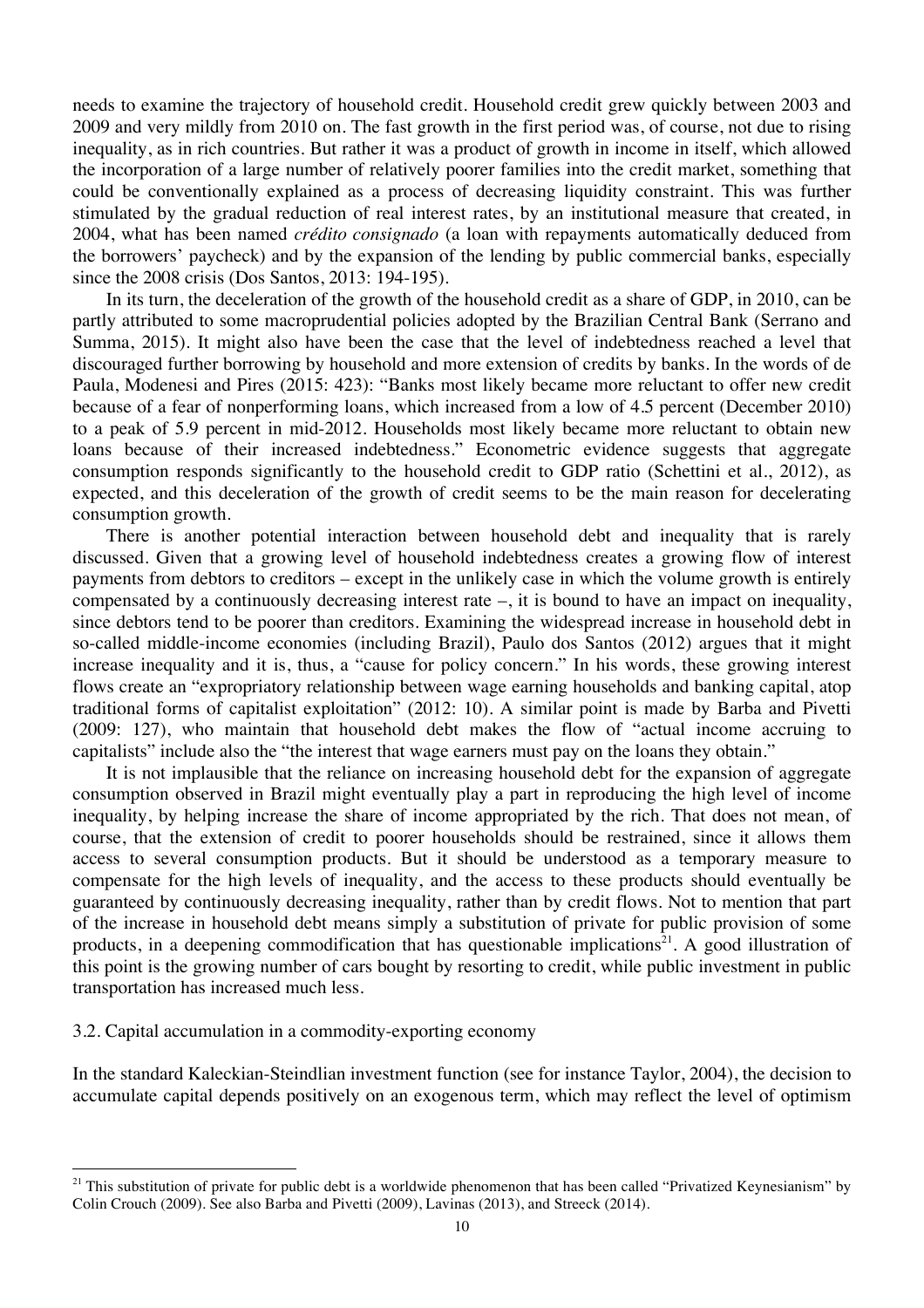or growth expectations by firms, on the degree of capacity utilization, and on the profit rate<sup>22</sup>, as defined by the ratio between the money flow of profits and the value of the existing capital stock. The effect of the process of income redistribution observed in Brazil on aggregate investment depends, then, on the size of its impact on the degree of capacity utilization and on the profit share. Different assumptions about this effect will be discussed in the next section, after we examine the controversial issue of the relationship between the trajectory of the exchange rate and the decision to invest.

A devaluation of the exchange rate may thus play a triple role for investment: it may raise net exports by giving access to foreign markets, increasing the rate of utilization; it may raise profit margins, by allowing firms to adjust their mark-ups in a context of foreign competition, and it may reduce consumption and utilization through the negative effect on real wages<sup>23</sup>. It is also true, however, that there is a trade-off between taking advantage of the devaluation to gain competitiveness or to increase profit margins, so that the two first channels may not play out fully at the same time.

In the econometric study by Dos Santos et al (2015), investment in Brazil is shown to respond significantly to two main factors: (i) the real exchange rate, and (ii) commodity prices. The first effect came out negative in the estimations, meaning that rather than stimulating investment decisions through higher foreign demand and mark-ups, a devaluation of the exchange rate tends to hinder capital accumulation. Notwithstanding its short-run character, this result generally contradicts the open economy arguments for the existence of a profit-led growth regime in Brazil.

Possible explanations for this evidence include balance sheet effects on firms holding foreign debt; an increase in the cost of imported inputs and capital goods; the use of the devaluation by firms to simply maintain profit margins, and the relatively low price-elasticity of net exports. Indeed, most manufacturing sectors in the Brazilian economy, as in almost all developing countries, are highly dependent on imported intermediary inputs, and particularly on capital goods, thus facing an increase in unit costs when the exchange rate devalues. It is also true that the exchange rate appreciation combined with the increase in real wages has led to a compression of profit margins in several manufacturing sectors in the  $2000s$ , as the only way to maintain competitiveness<sup>24</sup>. Finally, the last factor seems to be supported by econometric evidence presented in Dos Santos et al (2015), which shows a low response of both exports and imports to the exchange rate in Brazil – a result that is not very surprising given the economy's high specialization in price-inelastic primary goods and its reliance on imports that are almost absent from the domestic productive structure.

Even if it can be argued that a much higher devaluation could have worked to give the access to foreign markets and foster the development of new sectors, while also allowing for an increase in profit margins, its inflationary impact and the resulting contractionary effects<sup>25</sup> on consumption could have created negative demand effects, also reducing the profit rate. In other words, both the demand conditions and the initial level of the profit margin may matter for the outcome of any policy aiming at higher profitability and/or competitiveness. The existing trade-offs between increasing demand or the share of profits may also help explain the failure of the attempts by the government since 2012 to stimulate investment via tax cuts, which by requiring a contraction in public investment and other

 $22$  In the so-called Post-Kaleckian specification introduced by Bhaduri and Marglin (1990), the profit rate is replaced by the profit share in the investment function, which allows for the the possibility of profit-led investment and growth regime, even when the level of aggregate demand is wage-led.

 $23$  These channels are studied by in Blecker (2010) in a neo-Kaleckian open economy model with conflicting claims, which yields the interesting result that an economy may be wage-led domestically and profit-led overall. The model developed in Oreiro and Araujo (2013) introduces the exchange rate directly in the investment function in a quadratic term, and present econometric evidence that the current level of the real exchange rate in Brazil is below the optimal.

<sup>&</sup>lt;sup>24</sup> Evidence presented in Carvalho and Teixeira (2015) shows a reducing in profit margins in both traditional and more complex industries between 2000 e 2009. In this context, the devaluation of the exchange rate after 2011 in Brazil has caused firms to face a much more difficult trade-off, namely between taking advantage of the devaluation to gain some competitiveness, or increasing prices to recover previous losses in profit margin without gaining much competitiveness in foreign markets (Carvalho and Teixeira, 2015).

<sup>&</sup>lt;sup>25</sup> The contractionary effects of devaluation in a Keynesian setup have been seminally studied in the paper by Krugman and Taylor (1978).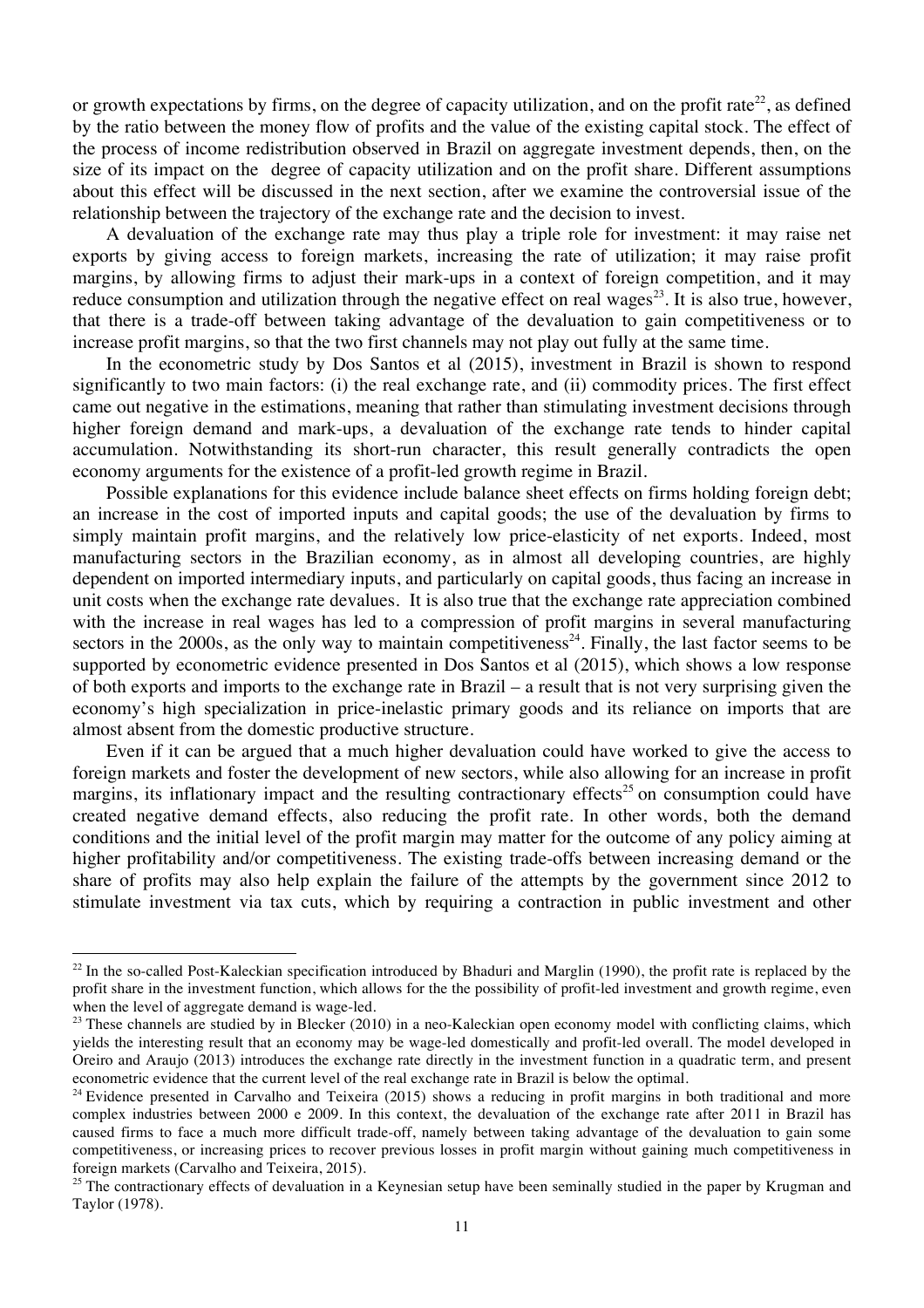discretionary components of public spending in order to meet the fiscal target, have an ambiguous net impact on the average profit rate.

Finally, the second component in the study by Dos Santos et al (2015) brings an additional element to the picture. Higher commodity prices seem to have a very strong positive link with private investment in Brazil, which could be explained in different ways within the Kaleckian-Steindlian specification. Given the importance of commodities in the country's production and export structure, higher commodity prices may be capturing the impact of higher demand and profit margins on investment in these sectors, with repercussions for the whole industrial structure. Alternatively, commodity prices may be acting as a proxy for the expected growth in world demand, especially in China, thus fostering firms' animal spirits. In either case, the recent fall in Brazilian investment and growth rates could have an external driver that goes beyond the contraction of world trade following the European crisis, namely the deceleration in Chinese demand for primary goods and the consequent fall in commodity prices since 2011.

#### 3.3. Productive structure, distributive conflict, and inflation

When it comes to the inflationary character of the process of income redistribution in Brazil, it is noteworthy that prices of services have grown above the general consumer price index since 2005, keeping the inflation rate above the target for several years in the past decade even with the recent slowdown in economic growth. Two main channels connecting the rise in the labor share of income to the higher inflation rate in service sectors can be at work.

First, a significant increase in real wages and in the employment rate may lead to changes in the consumption pattern towards more demand for services, putting pressure on prices. This mechanism relates to the well-known Engel's Law, being in line with the evidence presented in Kravis and Lipsey (1988) of a higher income-elasticity of services relative to a basket of tradable goods. Indeed, according to the data presented in a report by the Central Bank of Brazil (2011), the share of services in household consumption increases substantially from the bottom to the top of the income distribution in Brazil. Redistribution toward wages and the reduction in wage inequality can thus be seen as responsible for the increase in the share of services in GDP from around 66 to 69% in the past decade. However, in order for the higher demand for services to translate in a response of prices, there would be need for some kind of supply constraint, or slow response in production.

Second, higher wages can be affecting inflation in services from the cost side. This hypothesis is strengthened by two main idiosyncrasies of the service sector. The first relates to its generally nontradable nature, which gives producers a higher power to set their desired mark-up, thus transmitting any rise in unit labor costs to prices. A second relevant factor distinguishing the service sector is its higher labor intensity. As seminally pointed out by Baumol and Bowden (1965), the costs and prices of goods with lower growth in labor productivity tend to increase faster than those with relatively fast labor productivity growth. Hence, not only due to the lack of foreign competitiveness, but also due to the higher labor-output coefficient and slower labor productivity growth, prices of the service sector are expected to respond more strongly to a rise in wages.

Therefore, by working through the demand or the cost side, both mechanisms attribute a crucial role to the increase in average wages and to the reduction in wage dispersion for the acceleration in service inflation observed in the period. Distinguishing these channels can be quite a complex task, especially as the tightening of the labor market, which was also caused by higher demand and the increase in the share of labor-intensive services in GDP, is partially responsible for the rise in wages itself. Results arising from a disaggregated empirical study in Dos Santos et al (2014) suggest that cost pressures were more important in some sectors, while demand may have played a larger role in others. An aggregate econometric study presented in Carvalho and Giovanetti (2015) find a pass-through of around 20% from higher nominal wages to prices of services, and through the use of control variables for labor productivity or the output gap in the service sector, suggest that the cost channel has been more significant for the total impact.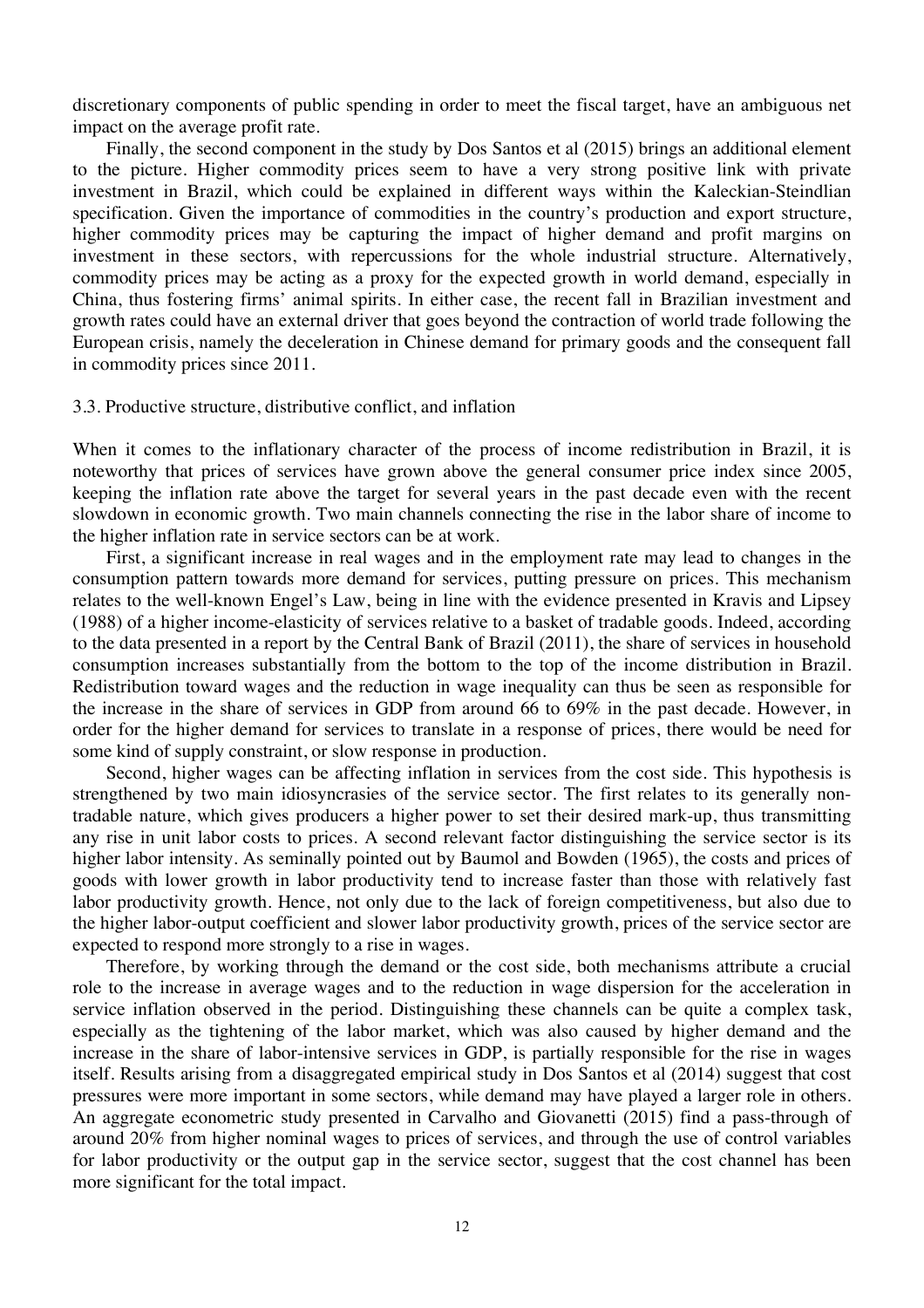What is probably more important than quantifying the role of these channels is to recognize that the process of income redistribution in a highly unequal economy creates additional challenges due to its impact on the productive structure, the dynamics of labor productivity and on the behavior of relative prices and the inflation rate. In particular, the shift in consumption toward services, a sector known for the slower gains in labor productivity, may tighten the distributive conflict affecting both the labor and the goods market, thus exacerbating inflationary pressures and contributing for the lack of competitiveness of manufacturing sectors.

| Variables / Average in the period                 | 2003-2014 | 2003-2010 | 2011-2014 | <b>Data Source</b> |
|---------------------------------------------------|-----------|-----------|-----------|--------------------|
| Nominal Yearly Policy Interest Rate (SELIC)       | 13.01%    | 14.64%    | 9.80%     | <b>IPEADATA</b>    |
| Real Effective Exchange Rate - Exports (2005=100) | 95.59     | 86.41     | 113.95    | <b>IPEADATA</b>    |
| Real Yearly GDP Growth                            | 3.41%     | 4.05%     | 2.14%     | <b>IBGE</b>        |
| <b>Real Yearly Consumption Growth</b>             | 4.06%     | 4.53%     | 3.11%     | <b>IBGE</b>        |
| Real Yearly Investment Growth                     | 5.11%     | 6.69%     | 1.93%     | <b>IBGE</b>        |
| Real Yearly Exports Growth                        | 4.62%     | 6.13%     | 1.59%     | <b>IBGE</b>        |
| Real Yearly Imports Growth                        | 9.53%     | 12.21%    | 4.15%     | <b>IBGE</b>        |
| <b>CPI Yearly Inflation Rate</b>                  | 5.91%     | 5.78%     | 6.17%     | <b>IPEADATA</b>    |
| <b>CPI Yearly Inflation - Services</b>            | 7.22%     | 6.48%     | 8.72%     | <b>IPEADATA</b>    |
| Net Public Debt (% of GDP)                        | 41.94%    | 46.03%    | 33.76%    | <b>BCB</b>         |
| Yearly Primary Surplus (% of GDP)                 | 2.61%     | 3.12%     | 1.59%     | <b>BCB</b>         |
| Unemployment Rate                                 | 8.11%     | 9.45%     | 5.43%     | <b>IPEADATA</b>    |
| Current Account Balance (% of GDP)                | $-1.02\%$ | 0.01%     | $-3.08\%$ | <b>IPEADATA</b>    |
| Services (% of GDP)                               | 58.2%     | 57.13%    | 59.25%    | <b>IBGE</b>        |

### **4. Demand regimes?**

 

Having reviewed the recent trajectory of income distribution in Brazil and having examined its potential impacts on consumption, investment, and the productive structure, it is time to move to the task of bringing these pieces together in order to shed light in the debate on the growth model. From a demanddriven macroeconomic perspective, the neo-Kaleckian literature distinguishes between two possible demand (or growth) regimes in an economy, a wage-led and a profit-led one (Dutt, 1984; Taylor, 1985; Bhaduri and Marglin, 1990). The issue concerns the impact of the functional distribution of income on investment and on consumption. If the negative impact of a rising wage share on investment (through the profitability term of the investment function) is strong enough to compensate its positive impact on consumption (through the different saving propensities), aggregate demand will be profit-led. In the opposite case, it will be wage-led. In an open-economy context, if net exports are inversely related to the wage share (through the impact of the latter on competitiveness), there is a higher chance that the demand regime will be profit-led overall, even if it is wage-led domestically (Blecker, 2010).

Given that, in Brazil, the wage share has risen since 2004 and that the growth rate has accelerated at least until 2010, it is not surprising that some would put forward the interpretation that the Brazilian economy is wage-led (Serrano and Summa, 2012b).<sup>26</sup> More concretely, the higher rates of consumption and investment growth achieved between 2004 and 2010, and particularly the fast recovery of the economy after the 2008 crisis, are interpreted as a proof of the success of a wage-led growth strategy coupled with other expansionary policies (Serrano and Summa, 2012b). This position questions the widely held view that the recent Brazilian growth model was consumption-led, since in a wage-led demand regime consumption and investment stimulate one another instead of competing among

 $26$  As Blecker (2002) clarifies there is a difference between a demand regime and a growth regime. But, given the widespread presence of idle capacity (not only in Brazil), it is difficult to question that growth is crucially determined by aggregate demand.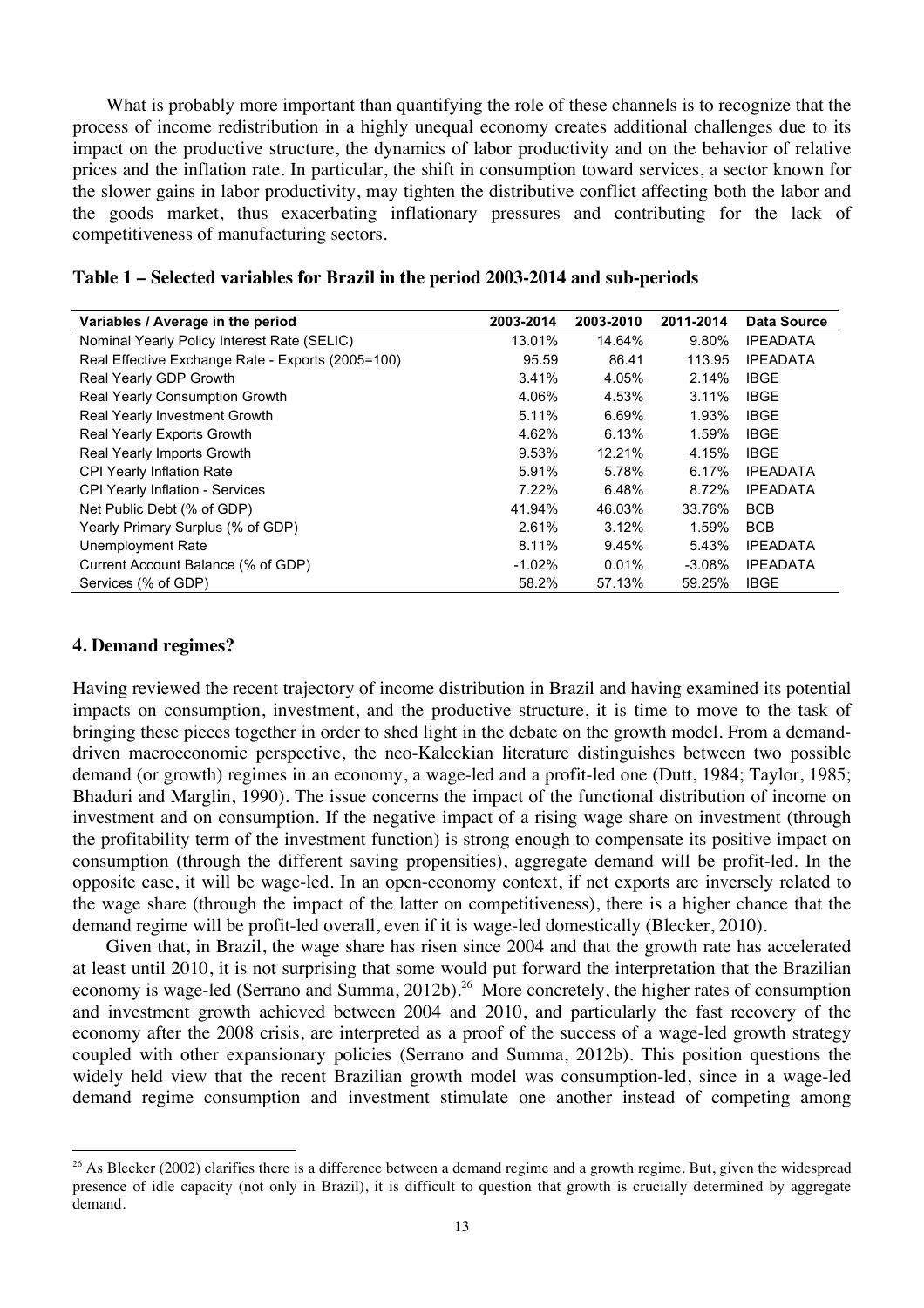themselves.<sup>27</sup> And, in fact, the two components of aggregate demand have grown together in most years in the period, even if investment has larger fluctuations. Further, as Table 1 shows, the average growth of investment was higher than that of consumption in the period. After 2011, there was a deceleration in both consumption and investment growth, with investment actually falling in recent years. As a consequence, the average growth rate in real GDP, which was 4.05% in the period 2003-2010, dropped to  $2.14\%$  in 2011-2014, and is expected to stay around  $-1.3\%$  in 2015.

This recent downturn, however, raised some questions to this interpretation, especially given the fact that the wage share has continued to increase after 2010 (at least until 2013, which is the last year for which there is data available). And it also opened the field to an alternative view, formulated by Bresser-Pereira and Gala (2008), Bresser-Pereira (2012), and Oreiro et al (2012). They claim that the distribution-led strategy based on the expansion of consumption has relied on foreign savings and the "chronic" appreciation of the exchange rate, which has itself led to a leakage of the higher domestic demand toward imports and the loss of competitiveness of manufacturing exports, and consequently to a process of deindustrialization with deterioration of the current account balance. According to these authors, the economic downturn post-2011 has signaled the failure of the wage-led, or the consumptionled, growth model, with the solution being a strong devaluation of the exchange rate. The devaluation would help the recovery of profit margins and the access to foreign markets, which are both seen as essential for stimulating investment decisions. Even if the authors do not use this particular terminology, it is not a stretch to read these interpretations along profit-led lines, as the argument only works if the positive effect of increasing the profit share on investment and net exports more than offsets the fall in consumption. Further, the contraction in real wages that would follow the devaluation is seen by the authors as temporary, as higher investment and productivity growth would lead to higher wages in the medium-run.

The problem with the latter interpretation is that, as described in section 2.3, Dilma's first term was marked by a policy shift aiming precisely at raising profit margins, which happened through the reduction of the policy rate and the interest rate spreads, the devaluation of the exchange rate, and cuts in payroll taxes and energy prices. If the demand regime was profit-led, one should expect all these measures aimed at boosting profitability to raise investment and aggregate demand. But, after growing from around 16 to 21 percent between 2006 and 2010, the investment rate stabilized from 2011 to 2013 and fell in 2014. And economic growth, as already mentioned, decelerated.

The authors that defend the wage-led demand argument maintain that this deceleration was precisely driven by the shift in the macroeconomic policy mix in a context of slow growth in the rest of the world, which followed the aggravation of the European crisis (see Summa and Serrano, 2012a; 2015). Moreover, the inflation rate, which in Brazil largely responds to exchange rate devaluations, also picked up during this period, slowing down real wage and consumption growth. In the absence of both domestic and foreign demand injections, the subsequent fall in investment could thus be understood through the effect of a lower capacity utilization on the decision to accumulate capital in a wage-led economy. It is also true, however, that there was a monotonic increase in the penetration of manufactured imports between 2009 and 2014, as well as a deterioration of the current account during the entire period. Serrano and Summa (2015) argue that the increase in imports are a consequence of the increase in the investment rate, rather the exchange rate appreciation<sup>28</sup>, thus neglecting the role of the external sector in the explanation of what they consider to be a policy-driven growth deceleration.

It is not our purpose here to defend either of these views. It seems more interesting to examine the limits of both in order to question the concept of demand regime in itself. It is undeniably important to stress the relationship between income distribution and aggregate demand, but restricting the debate to

 $27$  Dos Santos (2013: 183, fn. 4) has recently raised this point: "in a growing economy below full employment it is perfectly possible to simultaneously increase household consumption and the investment rate. It is not surprising, thus, that many critics of the growth strategy adopted since Lula's government work, explicitly or implicitly, with the hypothesis that the Brazilian economy is (or was) operating at full employment – despite the fact that available evidence (for instance, falling unemployment year after year and low women participation rates) do not authorize this conclusion."

<sup>&</sup>lt;sup>28</sup> Indeed, Dos Santos et al (2015) and Padrón et al (2015) present econometric evidence of a relatively low price-elasticity of imports and exports in Brazil, respectively, using sectoral data.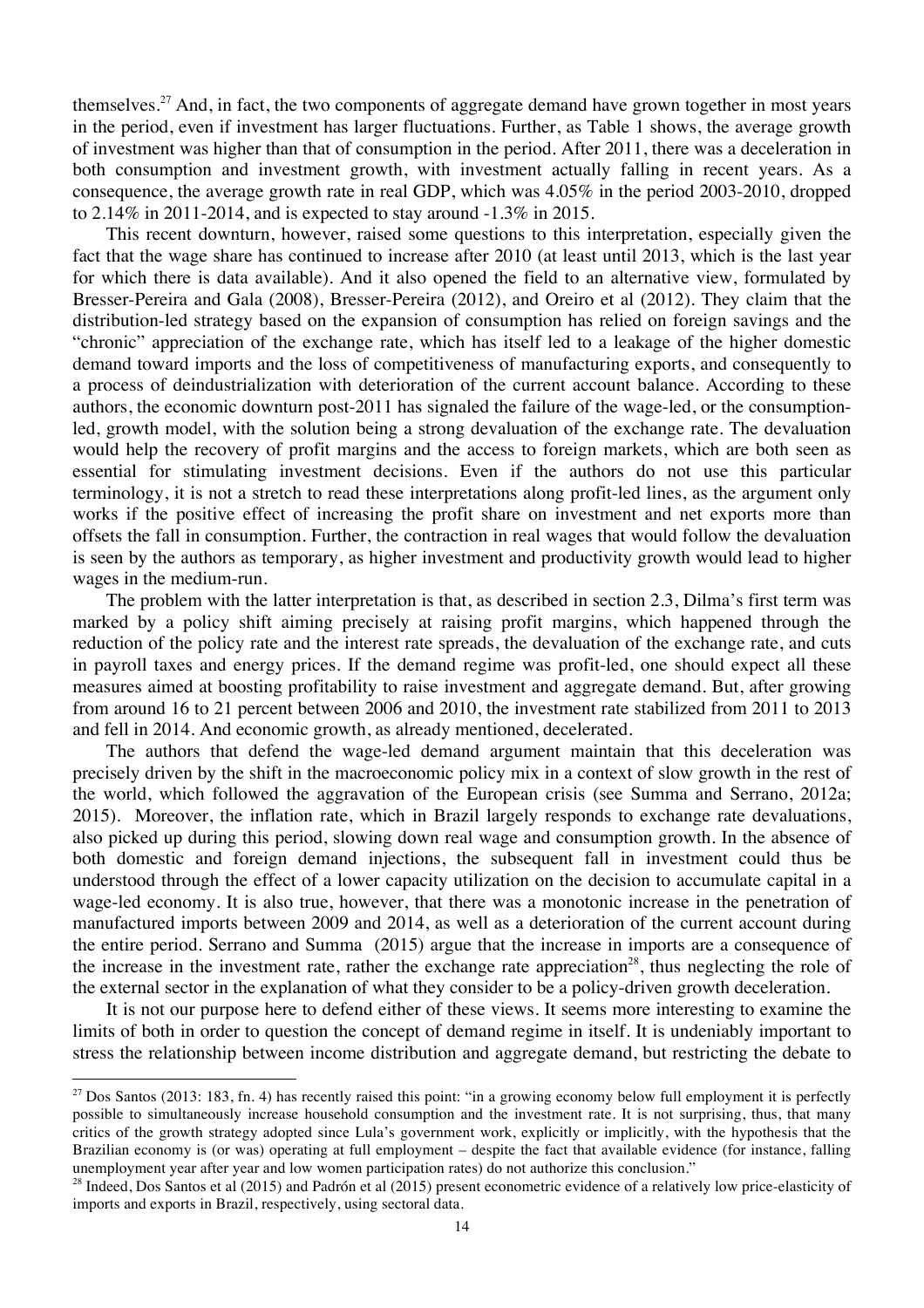the stark distinction between two mutually-exclusive demand regimes seems misleading. The analyses of the trajectory of consumption, investment, and the productive structure sketched in the previous section point to relevant issues that are being abstracted in this debate between wage-led and profit-led regimes $^{29}$ .

One of them is the issue of the personal distribution of income. As suggested above, the process of income redistribution taking place in Brazil has both raised the wage share and reduced wage inequality, changing the personal distribution of income. Carvalho and Rezai (2015) show that shifts in the personal distribution of income can raise aggregate demand, even in the case of a profit-led economy. Bearing that in mind, one should not ignore the possibility that a crucial driver for growth acceleration until 2010 was precisely the change in the personal distribution of income, independently of the shift in the functional distribution. Further, this could also be behind the downturn after 2010, given that the fall in wage inequality has decelerated around that time<sup>30</sup>. Hence, a focus on the personal distribution of income, unduly relegated by most Kaleckian interpretations, sheds light on a particular important development that may partially explain the acceleration until 2010 and the following downturn.

A related issue concerns the non-neutrality of redistributive policies. By taking the functional distribution of income as exogenous, standard neo-Kaleckian models rarely examine in detail the policies that could shift it. As stressed by Blecker (2010), however, different types of shock may have different effects on the components of aggregate demand and on longer-run growth in an open economy setup. As the author demonstrates, an exchange rate depreciation leading to a higher profit share plays a direct role for net exports, having different implications for aggregate demand than a reduction in the bargaining power of workers, for instance. In this context, it is also possible to conceive policies that would lead to a rising wage share, but that would have no (or little) impact on wage inequality, as may be the case of the exchange rate appreciation itself. If those were implemented, their only effect on aggregate demand would of course be through the functional distribution. But, if the shift in the latter was also, to a large degree, the result of a minimum wage policy, as seems to be the case in Brazil, then it would be wrong to dismiss its simultaneous impact on wage inequality and the higher effect on consumption spending arising from this channel.

These considerations relate to a deeper critique recently made by Palley (2014b) to the numerous empirical attempts to identify countries' demand regimes econometrically. As the author highlights, demand regimes may be endogenous and subject to policy influence. In particular, the policies that reduced the labor share of income in advanced economies over the past twenty years may have made these economies appear profit-led in some of these estimations, even if raising wages now would still produce a positive effect on capacity utilization and growth. This may also help explain the apparent contradiction between previous econometric results showing Brazil as profit-led overall (Araujo and Gala, 2012), and the achievement of higher rates of growth with an increasing wage share in the recent period.

Another issue is the potential presence of non-linearities in the relationship between the functional distribution and aggregate demand, as highlighted in Taylor (2004) and Nikiforos and Foley (2012). Indeed, from a logical standpoint, it seems implausible that the growth rate of an economy would be maximized at a wage share equal to zero or 100%. The possibility that the response of investment to the profit share and/or of consumption to the wage share is non-linear could be important in understanding the contrast between 2004-2010 and 2011-2014. One hypothesis is that the rising wage share gradually squeezed profit margins to the point of leading to a switch in the Brazilian economy's demand regime. Until 2010, wage-led demand prevailed, since the profit margins, despite falling, were still sufficiently

<sup>&</sup>lt;sup>29</sup> A similar classification of the policy debate in Brazil opposes so-called new-developmentalists and socialdevelopmentalists. The former generally argue in terms of a profit-led regime, whereas the latter tend to spouse the wage-led interpretation. See Bastos (2012) and Mollo and Amado (2015).

 $30$  This is just a very preliminary hypothesis, since the data on the wage distribution is somewhat ambiguous and requires further investigation. It seems, in any case, that low wages went on catching up with the average wage until 2013, but the share of wages appropriated by the top wage earners increased and led to a stagnation of the index of wage inequality. See Figures 1 and 2.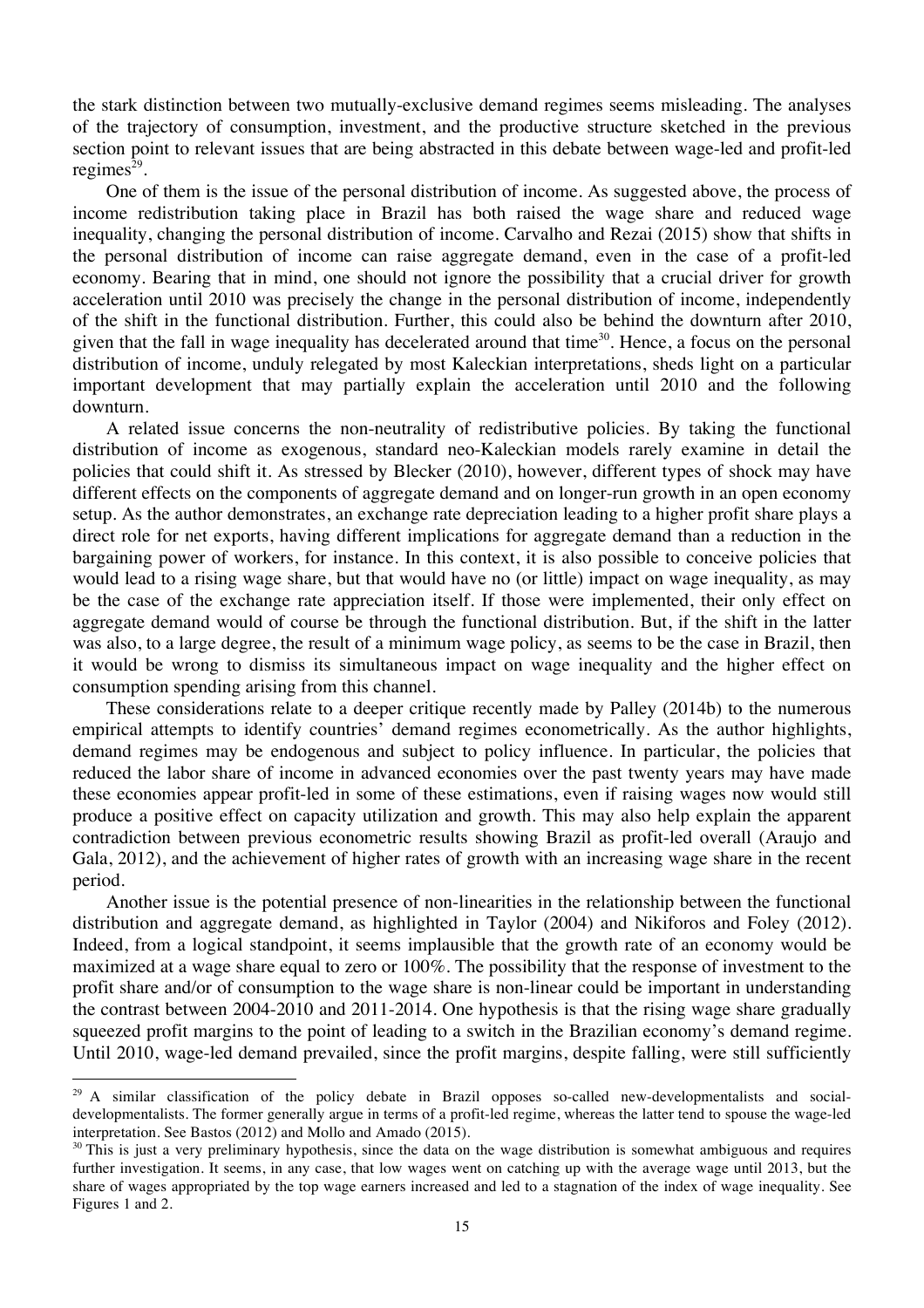large to encourage increasing investment. But around that time, profitability may have been squeezed down to a level in which firms were no longer willing to invest, explaining the stagnation of the investment rate observed since 2011. According to this hypothesis, Dilma would have inherited from Lula an economy that, due to the ongoing process of income redistribution, had turned profit-led.

Finally, there is the issue of the sectoral implications of growth and distribution, as illustrated by the growth of services and the related acceleration of inflation, examined in section 3.2 above. An important limitation of most Kaleckian literature is its complete disregard for sectoral heterogeneity, due to its overwhelming reliance on single-good models (Steedman, 1992). It is relatively uncontroversial that the manufacturing sector in Brazil is losing weight in the economy's value added and employment, and it is, at least, puzzling that the dynamic implications of this process are of no concern to the authors in the wage-led camp.

While the regressive specialization of the productive structure can be a very slow process, having started in Brazil since the long period of stagnant domestic demand in the 1980s and 1990s, an excessively overvalued exchange rate has probably not helped reverting this trajectory. Even if the short-run effects of an exchange rate appreciation may be positive through higher real wages and investment (Dos Santos et al., 2015), while current exports and imports seem to be relatively priceinelastic, its implications for the long-run productive structure are harder to assess $^{31}$ . Economic history of Brazil should at least make one aware of the risks of relying too much on exports of soy and iron ore. And the impact of a lower share of manufacturing on the potential of increasing labor productivity on a longer horizon should be a matter of concern. This does not mean, however, that an exchange-rate devaluation should be sought, as proposed by the economists in the profit-led camp, but maybe there should be an effort to at least take advantage of the market-driven ones, rather than keeping skyrocketing interest rates for price stabilization purposes.

This is far from an exhaustive discussion of the issues that are potentially relevant to examine the interaction between growth and distribution in Brazil. And all the hypothesis referred to above are very preliminary and each requires further investigation. But they may suffice, on the one hand, to make the point that a fruitful use of the Kaleckian models to shed light on particular historical developments must go beyond the simplification involved in the debate around the existence of stable demand regimes. And, on the other hand, they represent an attempt to suggest productive areas of extensions for this literature, drawing on the Brazilian case. The belief in the importance of this back-and-forth movement between abstract theories and concrete cases as a way of increasing our understanding of economic phenomena was the starting point of this exercise.

### **5. Wither Brazil**

 

The recent shift in Brazilian economic policy towards austerity is endangering the combination, however fragile, of high economic growth and income redistribution that has been the object of the present paper. The impact of the present recession in the labor market has been astounding, reversing part of the gains, in terms of wages and employment, obtained in the last decade. But, if we are allowed a glimmer of hope, this process has had at least the benefit of stimulating several interpretations of the recent past, allowing the debate to reach a more sophisticated level. Besides suggesting potentially fruitful areas for further theoretical research, this paper has intended to give a modest contribution to this debate around the recent trajectory of the Brazilian economy. And we see this contribution less as an alternative interpretation in itself, but as a critical reflection on the available ones.

Both of them appear to be unduly optimistic. The first suggests that a continuing process of redistribution towards wages would in itself guarantee higher rates of growth, an auspicious view that began to be questioned in the theoretical Kaleckian literature in the 1990s. The second points out to a

 $31$  The different time horizons in the response of the different components of aggregate demand to changes in income distribution have also been the subject of recent criticism by Blecker (2015) to the standard neo-Kaleckian theory and applications.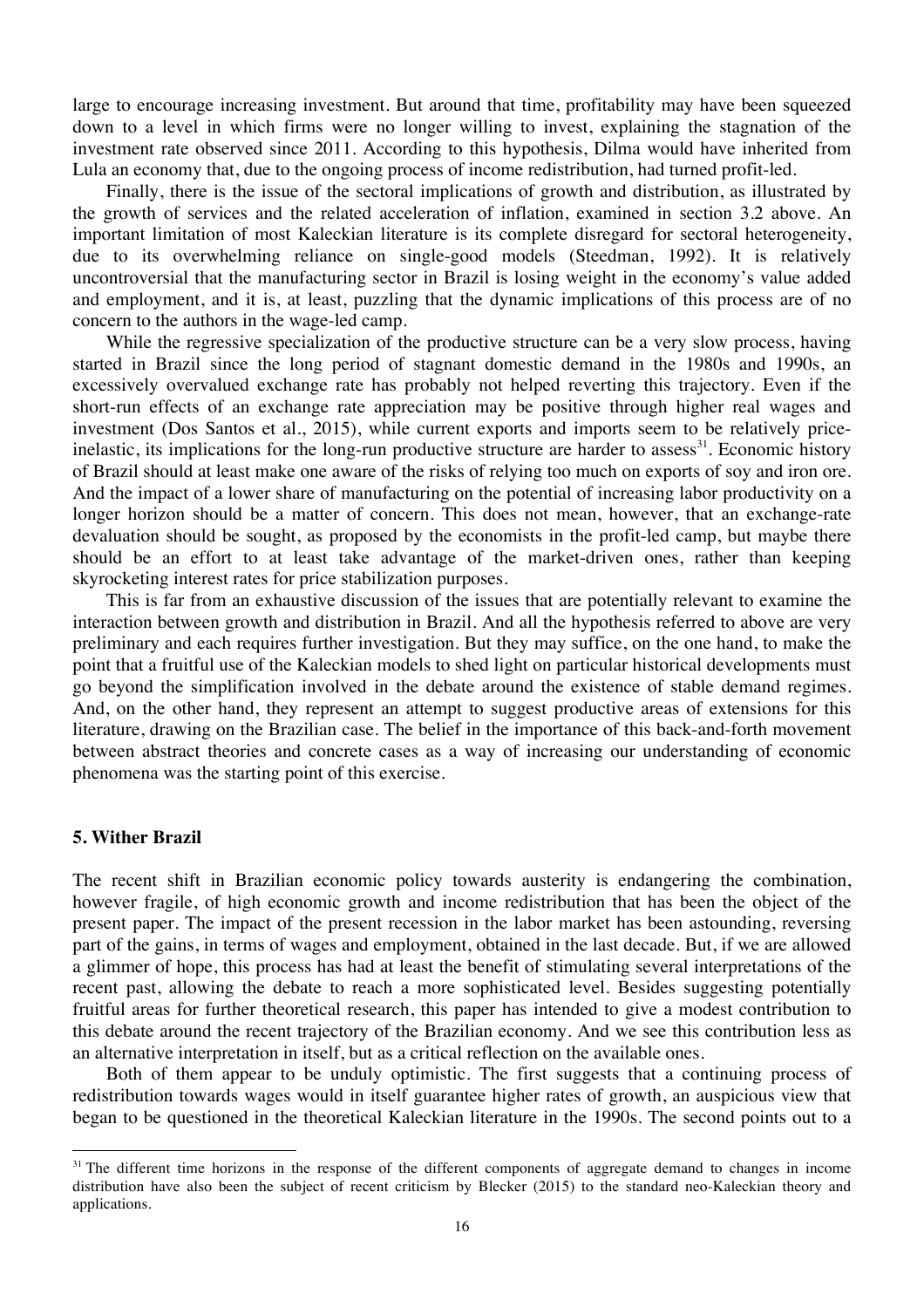contradiction between redistribution and international competitiveness, but tries to avoid the issue by arguing that an exchange-rate devaluation would only mean a reduction of real wages in the short run. Given the race to the bottom promoted by trade globalization, this seems unlikely.

While we have shown that redistributive policies have been effective in increasing the wage share and reducing wage inequality, accelerating both consumption and investment growth, the view suggested here implies that this process may have created new obstacles to the success of the distribution-led strategy in the long-run. And only a more careful investigation of each of the policies and of its impacts on each of the components of aggregate demand can clarify the nature of these limits and contradictions, so that they can be dealt with.

If the policy of increasing the minimum wage seems to unambiguously increase the wage share and reduce wage inequality, thus stimulating consumption, for instance, it might have an impact in the productive structure that could limit the capacity of the economy to continuously increase productivity, which can itself exacerbate the distributive conflict and accelerate the inflation rate. The use of strategic industrial policy and more horizontal productivity-enhancing policies (e.g. public investment in infrastructure) seem to be one way around these issues.

The extension of household credit is another example. Even though it allows the acceleration of aggregate consumption growth, it might eventually complicate the reduction of inequality while increasing financial fragility. A third example would be the exchange-rate policy. Its appreciation brings down inflation and might even increase aggregate investment in the short-run. But, through time, its impact on the degree of competitiveness of manufacturing goods may inhibit a higher diversification of the productive structure. Moreover, the high interest rates required for keeping the currency appreciated may be preventing deeper changes at the top of the income distribution. Last but not least, any attempt to keep reducing inequality while creating more fiscal space for social policies and public investment should involve a deep reform of the Brazilian tax system, mainly through raising taxes on property, inheritance, financial wealth and top incomes, all of which are currently very low for international standards.

The so-called golden age of developmentalism, in the 1950s and 1960s, is for too long buried in the past for us to think that inclusive development is an objective technically easy to attain. But because it remains our normative horizon, it requires us a more critical engagement with the policies available.

### **5. References**

- AMADO, A.; MOLLO, M. L. R. (2015). The 'developmentalism' debate in Brazil: some economic and political issues. *Review of Keynesian Economics*, v.3, n.1, pp. 77-89.
- ARAUJO, E.; GALA, P. (2012). Regimes de crescimento econômico no Brasil: evidências empíricas e implicações de política. Estudos Avançados, v. 26, n. 75, pp. 41-56.
- BANCO CENTRAL DO BRASIL (2011). Pressões de demanda e de custos sobre os preços de serviços no IPCA. *Relatório de Inflação*, v. 13, n. 2, junho de 2011. Brasília: Banco Central do Brasil.
- BARBA, A.; PIVETTI, M. (2009). Rising household debt: its causes and macroeconomic implications – a long-period analysis. *Cambridge Journal of Economics*, v.33, n.1, pp. 113-137.
- BARBOSA-FILHO, N. (2008). Inflation targeting in Brazil: 1999-2006. *International Review of Applied Economics*, v. 25, n. 2, pp. 127-148.
- BARBOSA-FILHO, N.; SOUZA, J. A. P. de (2010). A inflexão do governo Lula: política econômica, crescimento e distribuição de renda. In: SADER, E.; GARCIA, M. A. (eds.). *Brasil entre o Passado e o Futuro*. São Paulo: Fundação Perseu Abramo / Boitempo, pp. 57-110.
- BARBOZA, R. M. (2015). Taxa de juros e mecanismos de transmissão da política monetária no Brasil. *Revista de Economia Política*, v.35, n.1, pp. 133-155.
- BARROS, R. P., CARVALHO, M., FRANCO, S., MENDONÇA, R. (2010). Determinantes da queda na desigualdade de renda no Brasil. *IPEA Texto para Discussão*, n. 1460.
- BARROS, R. P., CURY, S., ULYSSEA, G. (2007). A desigualdade de renda no Brasil encontra-se subestimada? Uma análise comparativa usando Pnad, POF e Contas Nacionais. In: BARROS, R.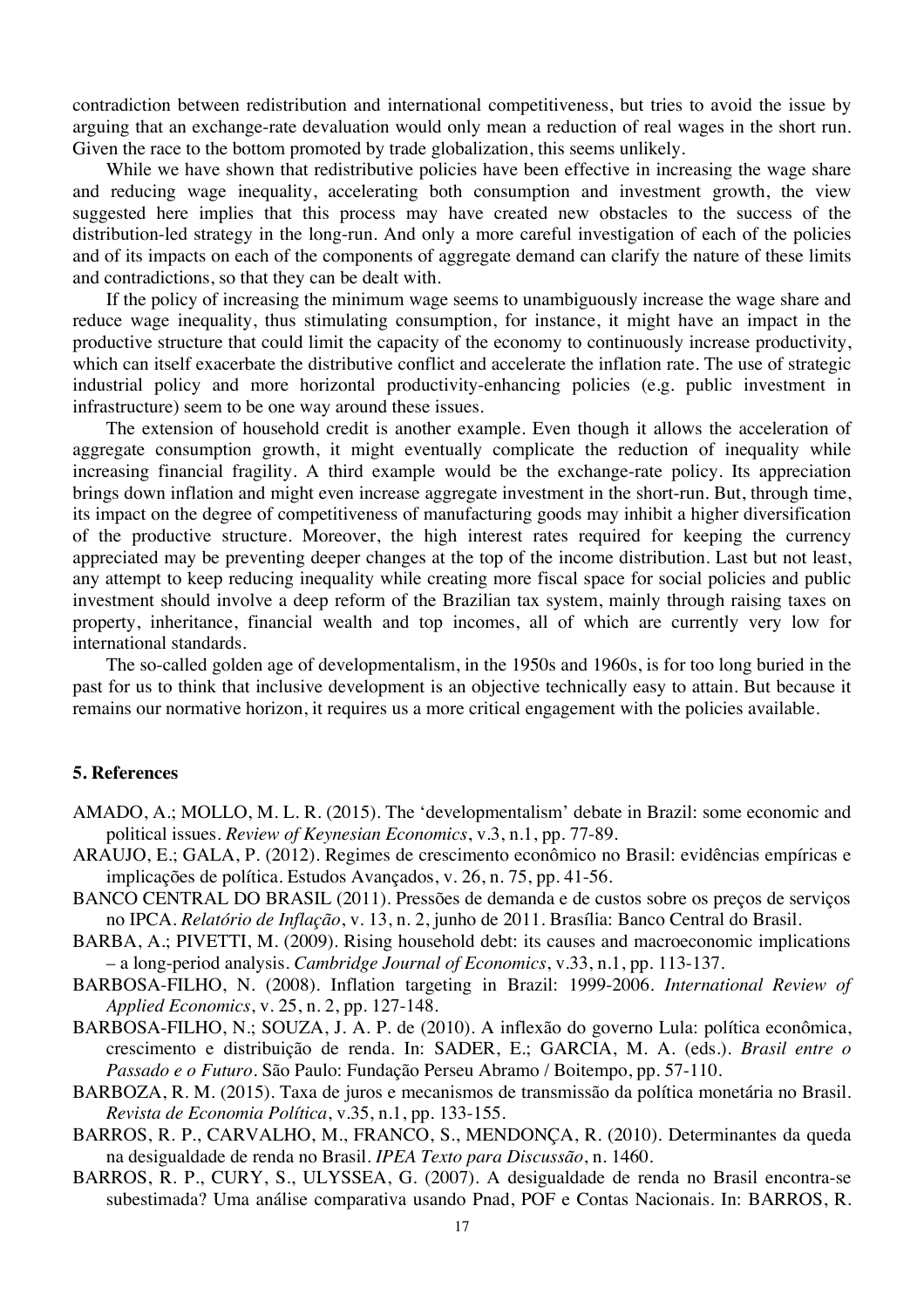P., FOGUEL, M., ULYSSEA, G. (eds.). *Desigualdade de Renda no Brasil: uma análise da queda recente*, v. 1*.* Brasília: IPEA, pp. 237-273.

- BASTOS, P. P. Z. (2012). A economia política do novo-desenvolvimentismo e do socialdesenvolvimentismo. *Economia e Sociedade*, v.21, pp. 779-810.
- BAUMOL, W; BOWDEN, W. (1965). On the performing arts: the anatomy of their economic problems. *American Economic Review*, v. 55, n. 2, pp. 495-502.

BHADURI, A.; MARGLIN, S. A. (1990). Unemployment and the real wage: the economic basis for contesting political ideologies. *Cambridge Journal of Economics*, v.14, n.4, pp. 375-393.

- BLECKER, R. (2002). Distribution, demand and growth in neo-Kaleckian macro-models. In: SETTERFIELD, M. (ed.). *The economics of demand-led growth: challenging the supply-side vision of the long run*. Northampton: Edward Elgar, pp. 129-152.
	- (2010). Open economy models of distribution and growth. In: HEIN, E.; STOCKHAMMER, E. (eds.), *A Modern Guide to Keynesian Macroeconomics and Economic Policies*, Cheltenham, UK: Edward Elgar.
- \_\_\_\_\_\_ (2015). Wage-led versus profit-led demand regimes: the long and the short of it. Paper presented at the Eastern Economic Association, New York, NY. Available at: http://nw08.american.edu/~blecker/research/Blecker\_LRvsSR\_EEA2015.pdf
- BRESSER-PEREIRA, L. C. (2012). Structuralist macroeconomics and the new developmentalism. *Brazilian Journal of Political Economy*, v. 32, n. 3, pp. 347-366.
- BRESSER-PEREIRA, L. C.; GALA, P. (2008). Foreign savings, insufficiency of demand, and low growth. *Journal of Post Keynesian Economics*, v. 30, n. 3, pp. 315-334.
- CAGNIN, R., PRATES, D. M., FREITAS, M. C. P. de, NOVAIS, L. F. (2013). A gestão macroeconômica do governo Dilma (2011 e 2012). *Novos Estudos Cebrap*, n. 97, pp. 169-185.
- CALIXTRE, A. (2014). Nas fronteiras da desigualdade brasileira: reflexões sobre as décadas de 1990 e 2000. *Friedrich Ebert Stiftung Brasil*.
- CAMPELO, T., NÉRI, M. (eds.) (2013). *Programa Bolsa Família: uma década de inclusão e cidadania*. Brasília: IPEA.
- CARNEIRO, R.; ROSSI, P. (2012). The Brazilian experience in managing the interest exchange rate nexus. *Textos para Discussão Instituto de Economia*, 206, UNICAMP.
- CARVALHO, L.; REZAI, A. (2015). Personal income inequality and aggregate demand. *Cambridge Journal of Economics*, Advance Access.
- CARVALHO, L.; TEIXEIRA, L. (2015). Câmbio e competitividade da indústria brasileira: uma análise de insumo-produto. In: *Indústria e Desenvolvimento Produtivo no Brasil*; Barbosa, N.; Marconi, N; Pinheiro, M. C.; Carvalho, L. (Orgs.); Rio de Janeiro: Elsevier.
- CROUCH, C. (2009). Privatised Keynesianism: an unacknowledged policy regime. *British Journal of Politics and International Relations*, Vol. 11, pp. 382-399.
- DEDECCA, C. (2014). A queda da desigualdade de renda corrente e a participação do 1% de domicílios de maior renda, 2000-2010. *Revista de Economia Política*, v.34, n.2, pp. 249-265.
- DINARDO, J.; FORTIN, N.; LEMIEUX, T. (1996). Labor market institutions and the distribution of wages, 1973-1992: a semiparametric approach. *Econometrica*, v. 64, pp. 1001–1045.
- DOS SANTOS, C. H. (2013). Notas sobre as dinâmicas relacionadas do consumo das famílias, da formação bruta de capital fixo e das finanças públicas brasileiras no período 2004-2012. In: CORRÊA, V. (ed.). *Padrão de Acumulação e Desenvolvimento Brasileiro*. São Paulo: Fundação Perseu Abramo, pp. 183-241.
- DOS SANTOS, C. H.; AMITRANO, C. R.; PIRES, M. C.; CARVALHO, S.; FERREIRA, E; ESTEVES, F. H; YANNICK, K. Z.; LIMA, L. (2014). A natureza da inflação de serviços no Brasil: 1999-2014. *Mimeo*.
- DOS SANTOS, C.H ; MODENESI, A. ; SQUEFF, G. ; VASCONCELOS, L.; MORA, M. ; FERNANDES, T.; MORAES, T. ; BRAGA, J. ; SUMMA, R. (2015). Revisitando a dinâmica trimestral do investimento no Brasil: 1996-2012. *Texto para discussao IE-UFRJ* n. 05/2015.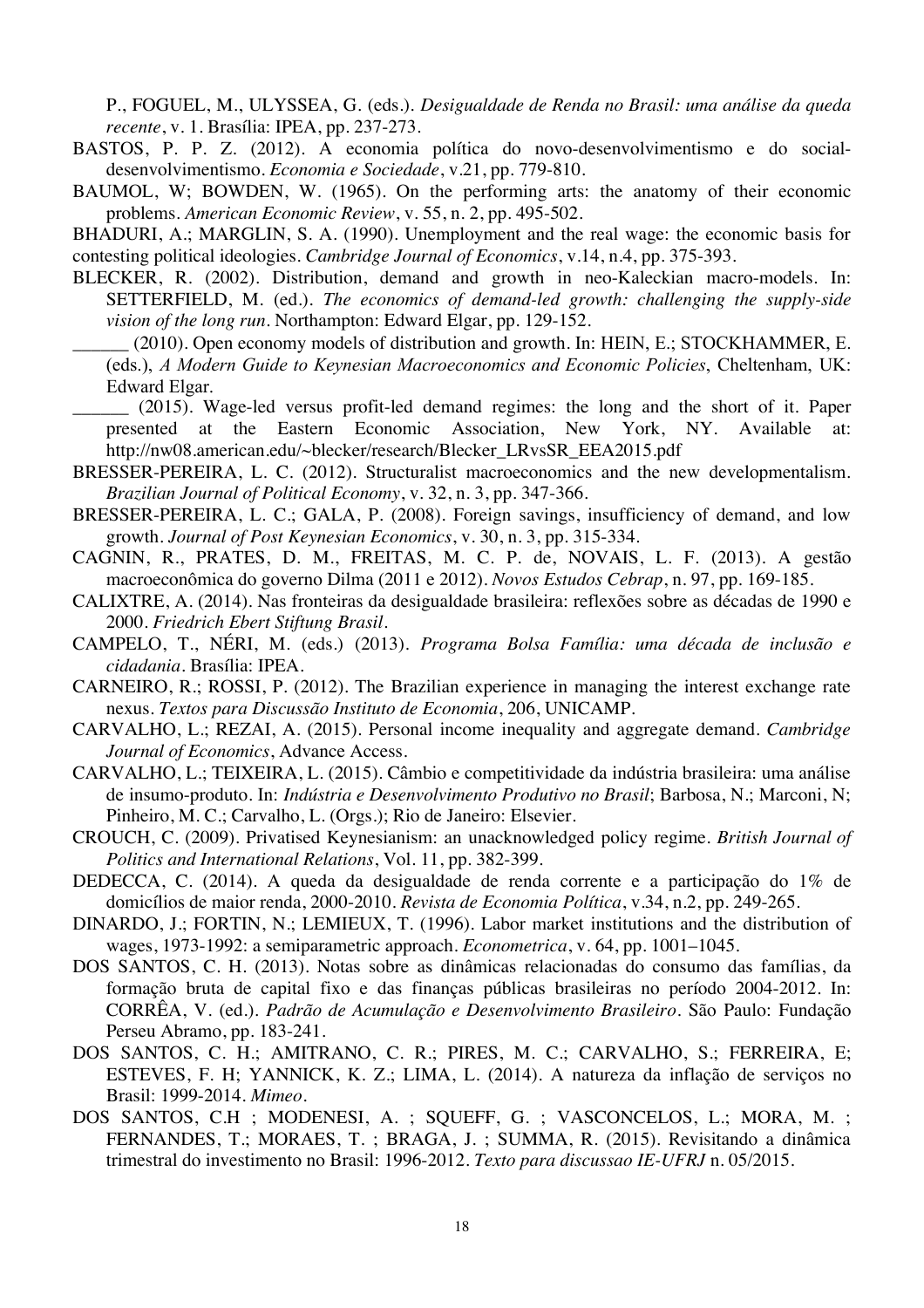- DOS SANTOS, C. H.; CIEPLINSKI, A.; PIMENTEL, D.; BHERING, G. (2015). Por que a elasticidade-câmbio das importações é baixa no Brasil? Evidências a partir das desagregações das importações por categoria de uso. *Texto para discussão IPEA*, n. 2046.
- DUTT, A. (2006). Maturity, stagnation and consumer debt: a Steindlian approach. *Metroeconomica*, v. 57, n.3, pp. 339-364.
- DUTT, A. K.(1984). Stagnation, Income Distribution and Monopoly Power. *Cambridge Journal of Economics*, v.8, pp. 25-40.
- FAJNZYLBER, P. (2001). Minimum wage effects throughout the wage distribution: evidence from Brazil's formal and informal sectors. *CEDEPLAR Working Paper*, CEDEPLAR.
- HIGGINS, S., PEREIRA, C. (2013). The effects of Brazil's taxation and social spending on the distribution of household income. *Public Finance Review*, Vol. 42 (3), pp. 346-367.
- HOFFMANN, R. (2013). Transferências de renda e desigualdade no Brasil (1995-2011). In: CAMPELO, T., NÉRI, M. (eds.). *Programa Bolsa Família: uma década de inclusão e cidadania*. Brasília: IPEA, pp. 207-216.
- KOMATSU, B. (2013). *Salário mínimo, desigualdade e informalidade*. Dissertação de mestrado apresentada ao Departamento de Economia da Faculdade de Economia, Administração e Contabilidade, Universidade de São Paulo.
- KRAVIS, I. B., LIPSEY, R. E. (1988). National price levels and the prices of tradables and nontradables. *NBER Working Paper Series*, n.2536.
- KRUGMAN, P.; TAYLOR, L. (1978). Contractionary effects of devaluation. *Journal of International Economics*, v. 8, n. 3, pp. 445-456.
- LAVINAS, L. (2013). 21st century welfare. *New Left Review*, n. 84, pp. 5-40.
- LUSTIG, N.; LOPEZ-CALVA, L. F.; ORTIZ-JUAREZ, E. (2013). Declining inequality in Latin America in the 2000s: the cases of Argentina, Brazil, and Mexico. *World Development*, v.44, pp. 129-141.
- MEDEIROS, M., SOUZA, P. H., CASTRO, F. A. (2015a). O topo da distribuição de renda no Brasil: primeiras estimativas com dados tributários e comparação com pesquisas domiciliares (2006-2012). *Dados*, v.58, n.1, pp. 7-36.
	- \_\_\_\_\_\_\_ (2015b). A estabilidade da desigualdade de renda no Brasil, 2006 a 2012: estimativa com dados do imposto de renda e pesquisas domiciliares. *Ciência e Saúde Coletiva*, v. 20, n. 4, pp. 971- 986.
- MENEZES-FILHO, N.; RODRIGUES, E. (2009). Salário mínimo e desigualdade no Brasil entre 1981- 1999: uma abordagem semiparamétrica. *Revista Brasileira de Economia*, v. 63, n. 3, p. 277– 298.
- MODENESI, R.; MODENESI, A.; MARTINS, N.; FONTAINE, P. (2015). Restructuring the economic policy framework in Brazil: genuine or Gattopardo change? *Revue de la regulation*, Advance Access.
- NIKIFOROS, M., FOLEY, D. (2012). Distribution and capacity utilization: conceptual issues and empirical evidence. *Metroeconomica*, v. 63, n.1, pp. 200-229.
- OREIRO, J. L.; ARAUJO, E. (2013). Exchange rate misalignment, capital accumulation and income distribution: theory and evidence from the case of Brazil. *Panoeconomicus*, v. 60, n. 3, pp. 381- 396.
- OREIRO, J. L.; PUNZO, L. F.; ARAUJO, E. (2012). Macroeconomic constraints to growth of the Brazilian economy: diagnosis and some policy proposals. *Cambridge Journal of Economics*, v. 36, n. 4, pp. 919-939.
- PADRÓN, A.; DOS SANTOS, C. H.; AMITRANO, C.; RIBEIRO, F.; BHERING, G. (2015) Por que a elasticidade-câmbio das exportações é baixa no Brasil? Novas evidências desagregadas. *Mimeo*.
- PALMA, J. G. (2011). Homogeneous middles vs. heterogeneous tails, and the end of the 'inverted-U: it's all about the share of the rich. *Development and Change*, v. 42, n.1, pp. 87–153.
- PALLEY, T. (2014a). A neo-Kaleckian-Goodwin model of capitalist economic growth: monopoly power, managerial pay and labor market conflict. *Cambridge Journal of Economics*, v. 38, pp. 1355-1372.